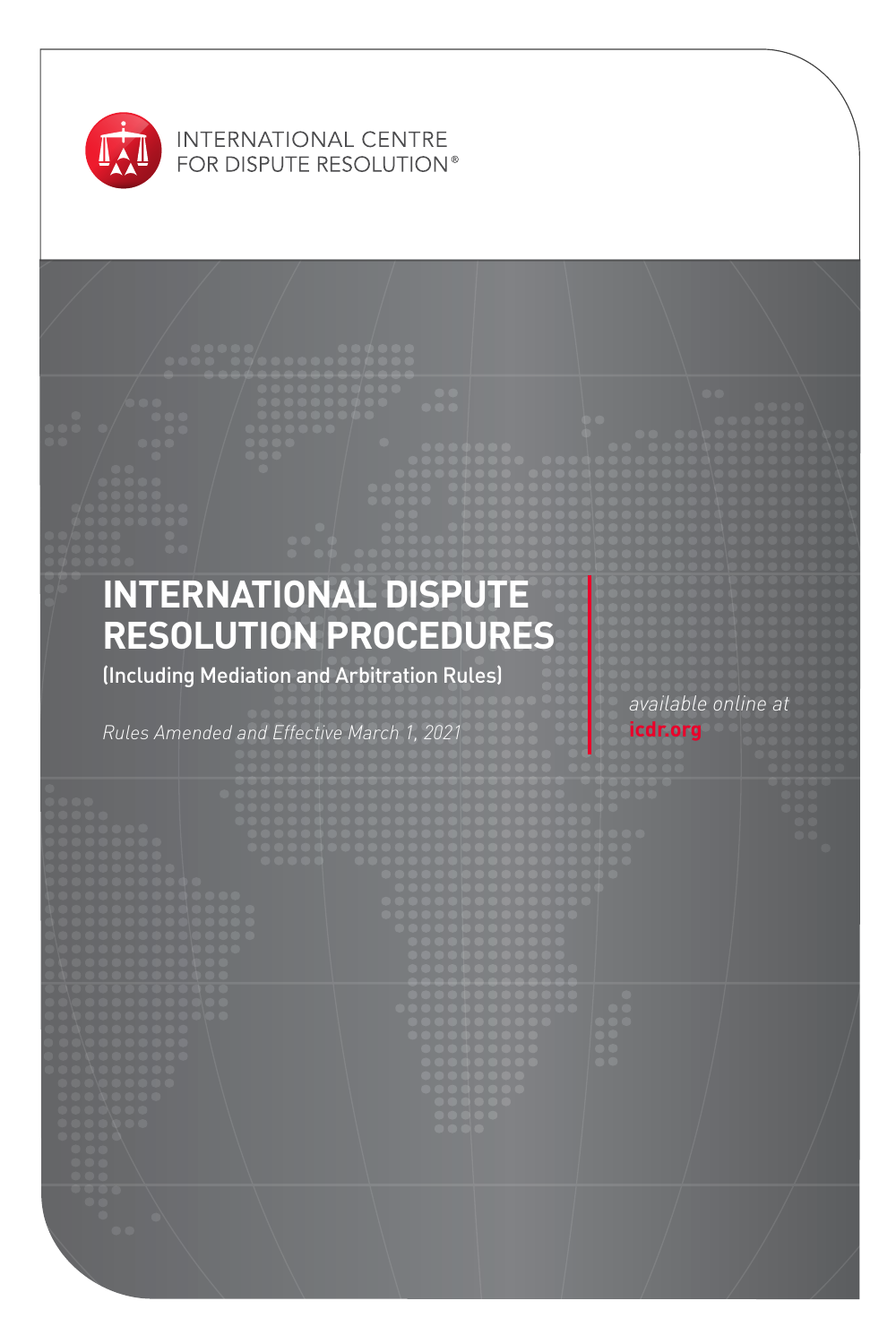# Table of Contents

| Introduction 5                                             |  |
|------------------------------------------------------------|--|
|                                                            |  |
|                                                            |  |
|                                                            |  |
|                                                            |  |
|                                                            |  |
|                                                            |  |
|                                                            |  |
|                                                            |  |
|                                                            |  |
|                                                            |  |
|                                                            |  |
|                                                            |  |
|                                                            |  |
|                                                            |  |
|                                                            |  |
|                                                            |  |
|                                                            |  |
|                                                            |  |
|                                                            |  |
|                                                            |  |
|                                                            |  |
|                                                            |  |
|                                                            |  |
|                                                            |  |
|                                                            |  |
|                                                            |  |
|                                                            |  |
|                                                            |  |
|                                                            |  |
|                                                            |  |
| Article 5: International Administrative Review Council  19 |  |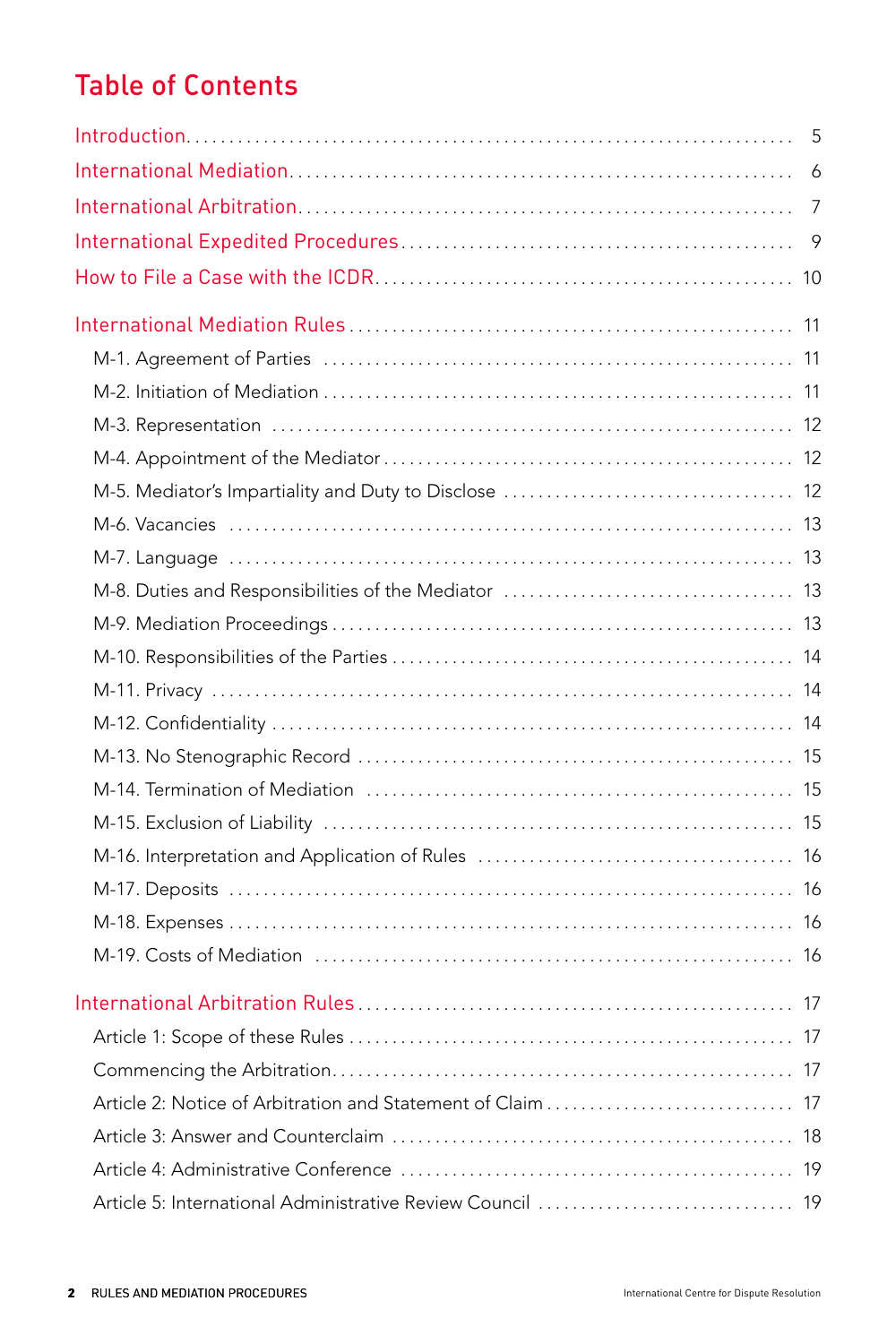| Article 10: Amendment or Supplement of Claim, Counterclaim, or Defense 23 |  |
|---------------------------------------------------------------------------|--|
|                                                                           |  |
|                                                                           |  |
|                                                                           |  |
|                                                                           |  |
| Article 14: Impartiality and Independence of Arbitrator  24               |  |
|                                                                           |  |
|                                                                           |  |
|                                                                           |  |
|                                                                           |  |
|                                                                           |  |
|                                                                           |  |
|                                                                           |  |
|                                                                           |  |
|                                                                           |  |
|                                                                           |  |
|                                                                           |  |
|                                                                           |  |
|                                                                           |  |
|                                                                           |  |
|                                                                           |  |
|                                                                           |  |
|                                                                           |  |
|                                                                           |  |
|                                                                           |  |
|                                                                           |  |
|                                                                           |  |
|                                                                           |  |
|                                                                           |  |
|                                                                           |  |
|                                                                           |  |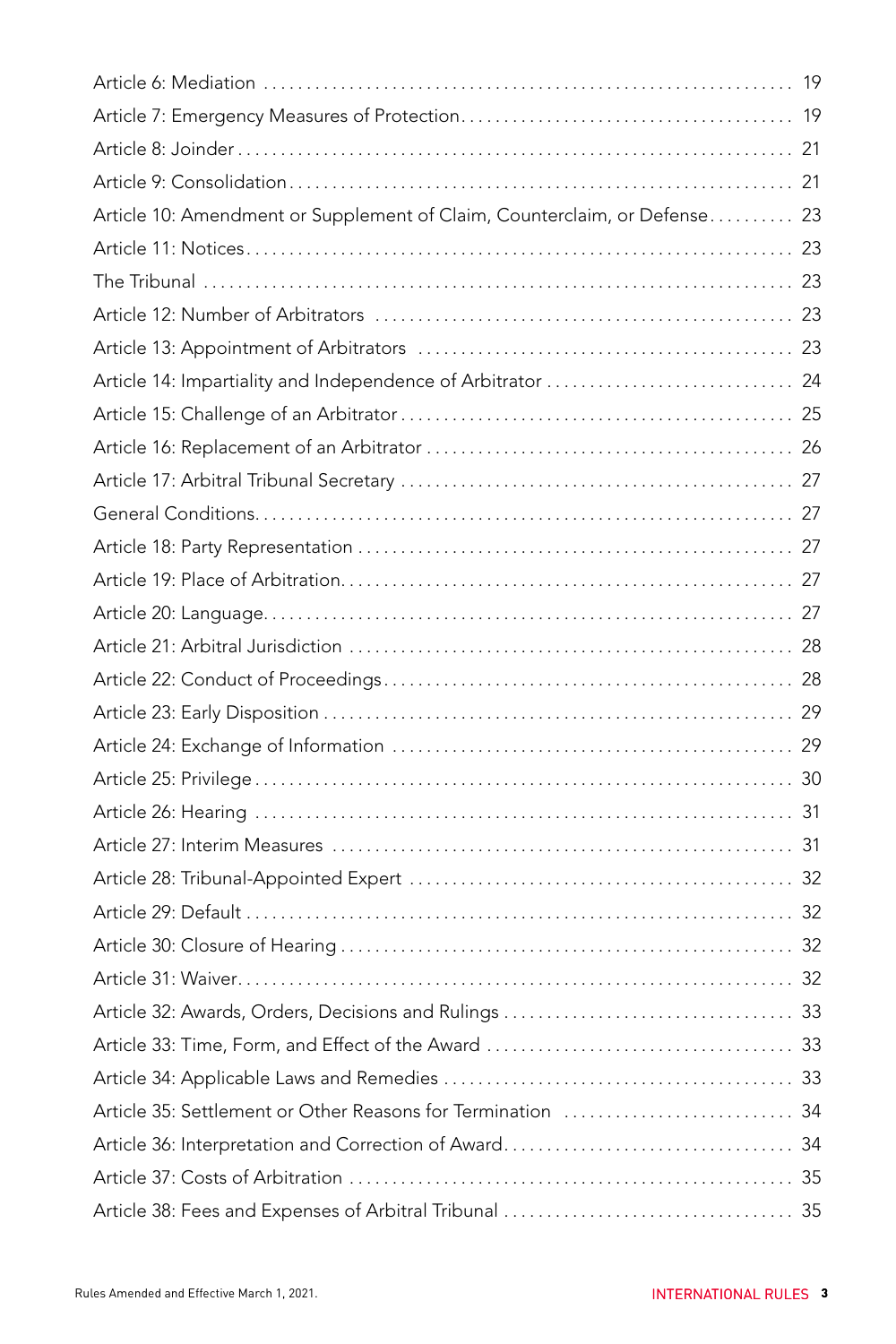| Article E-4: Objection to the Applicability of the Expedited Procedures  38 |
|-----------------------------------------------------------------------------|
|                                                                             |
|                                                                             |
|                                                                             |
|                                                                             |
|                                                                             |
|                                                                             |
|                                                                             |
|                                                                             |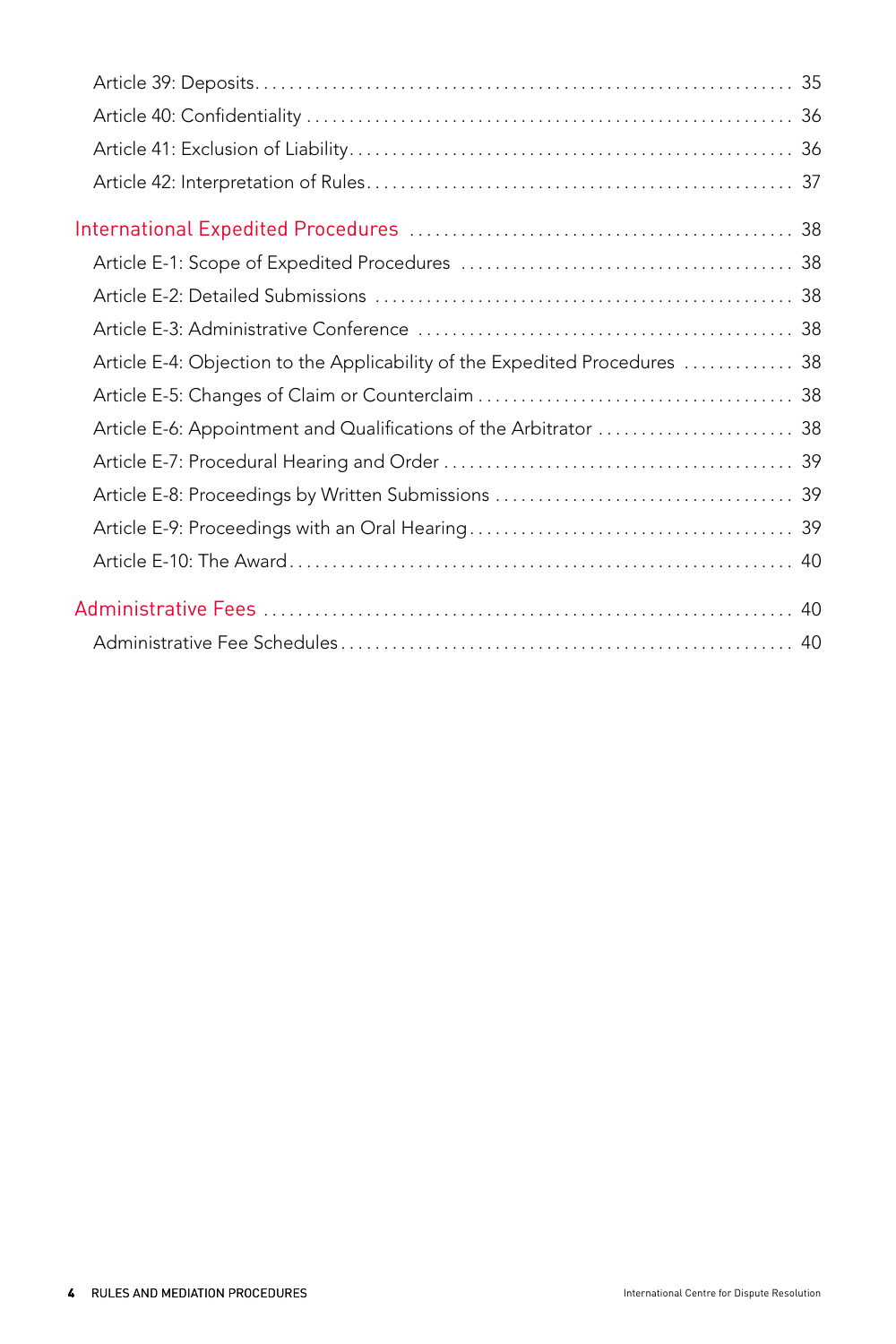# <span id="page-4-0"></span>**International Dispute Resolution Procedures**

(Including Mediation and Arbitration Rules)

# Introduction

The International Centre for Dispute Resolution® ("ICDR®") is the international division of the American Arbitration Association® ("AAA®"). The ICDR provides dispute resolution services around the world in locations chosen by the parties. ICDR arbitrations and mediations may be conducted in any language chosen by the parties. The ICDR Procedures reflect best international practices that are designed to deliver efficient, economic, and fair proceedings.

These Procedures are designed to provide a complete dispute resolution framework for parties to a dispute, their counsel, arbitrators, and mediators. They provide a balance between the autonomy of the parties to agree to the dispute resolution process they want and the need for process management by mediators and arbitrators.

The UNCITRAL (The United National Commission on International Trade Law) Model Law's definition of an international arbitration has been incorporated by the ICDR for the purpose of determining whether a case is international. An arbitration may be deemed international and administered by the ICDR if the parties to an arbitration agreement have:

- their places of business in different countries;
- the place where a substantial part of the obligations of their commercial relationship to be performed is situated outside the country of any party;
- the place with which the subject-matter of the dispute is most closely connected is situated outside the country of any party;
- the place of arbitration is situated outside the country of any party; or
- one party with more than one place of business (including parent and/or subsidiary) is situated outside the country of any party.

Whenever a singular term is used in the International Mediation Rules or International Arbitration Rules, such as "party," "claimant," or "arbitrator," that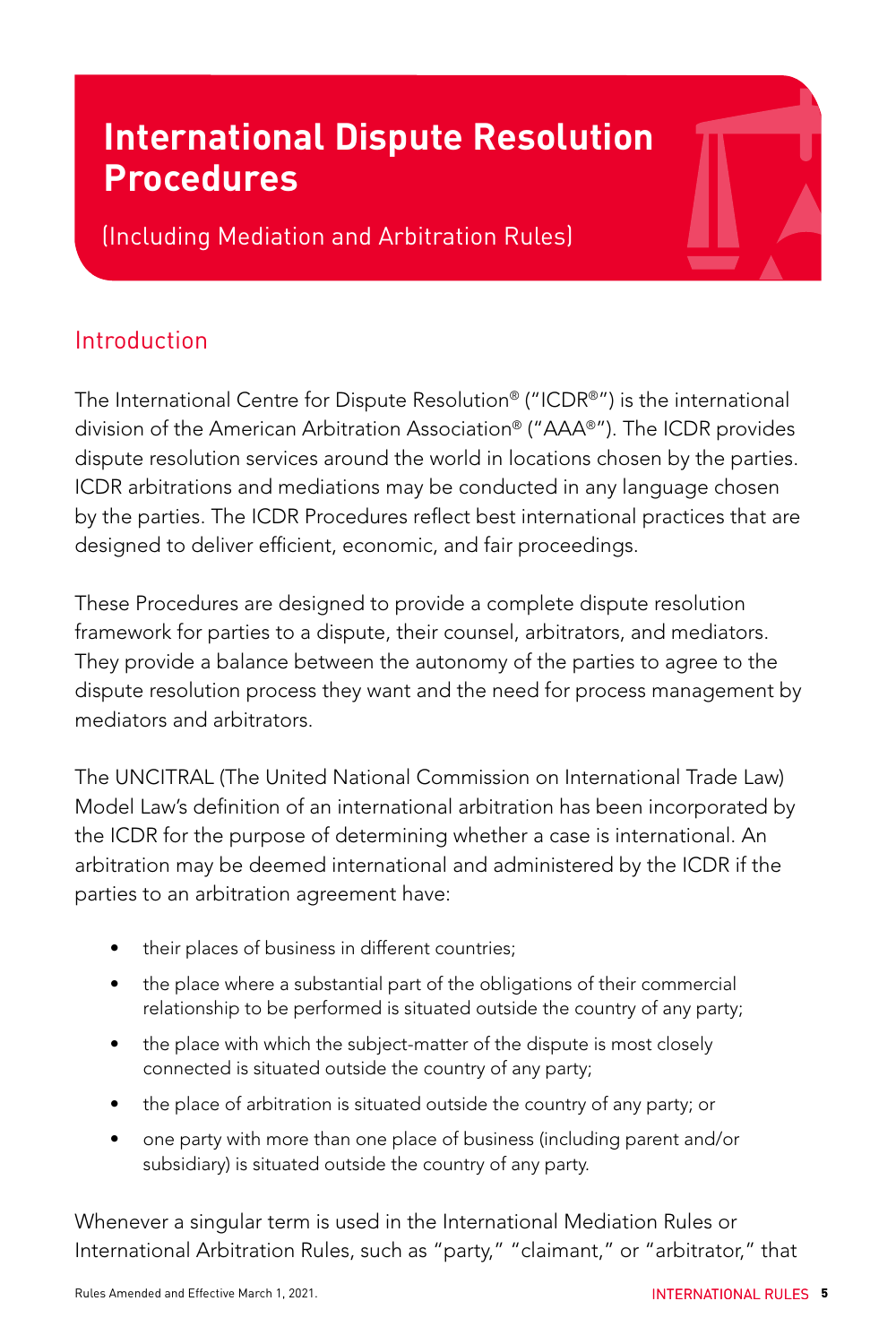<span id="page-5-0"></span>term shall include the plural if there is more than one such entity. Whenever any party is not participating, the reference to the "parties" shall mean the participating party or parties.

The English-language version of these Rules is the official text.

# International Mediation

The parties may seek to settle their dispute through mediation. Mediation may be scheduled independently of arbitration or concurrently with the scheduling of the arbitration. In mediation, an impartial and independent mediator assists the parties in reaching a settlement but does not have the authority to make a binding decision or award. The updated International Mediation Rules provide an enhanced framework that allows for a broad range of practices, cultures and approaches towards the resolution of international disputes from parties located around the world.

Features of the International Mediation Rules:

- Focus on how the ICDR will assist the parties in finding and appointing a mediator to best meet their needs;
- More clearly reference the duties and responsibilities of the mediator to expand party participation and authority;
- Contains a rule "Mediation Proceedings," emphasizing party control and a focus on an efficient and effective mediation process by considering a preparatory conference, the use of technology, document exchange, *ex parte* meetings, communications, and more;
- Refer to the Singapore Convention (United Nations Convention on International Settlement Agreements Resulting from Mediation);
- Provide that the parties and the mediator consider compliance and practice related to cybersecurity, privacy, and data protection; and
- The International Arbitration Rules now provide for the presumptive application of the International Mediation Rules during the arbitration proceeding.

The following pre-dispute mediation clause may be included in contracts:

*In the event of any controversy or claim arising out of or relating to this contract, or a breach thereof, the parties hereto agree first to try and settle the dispute by mediation, administered by the International Centre for Dispute Resolution under its International Mediation Rules, before*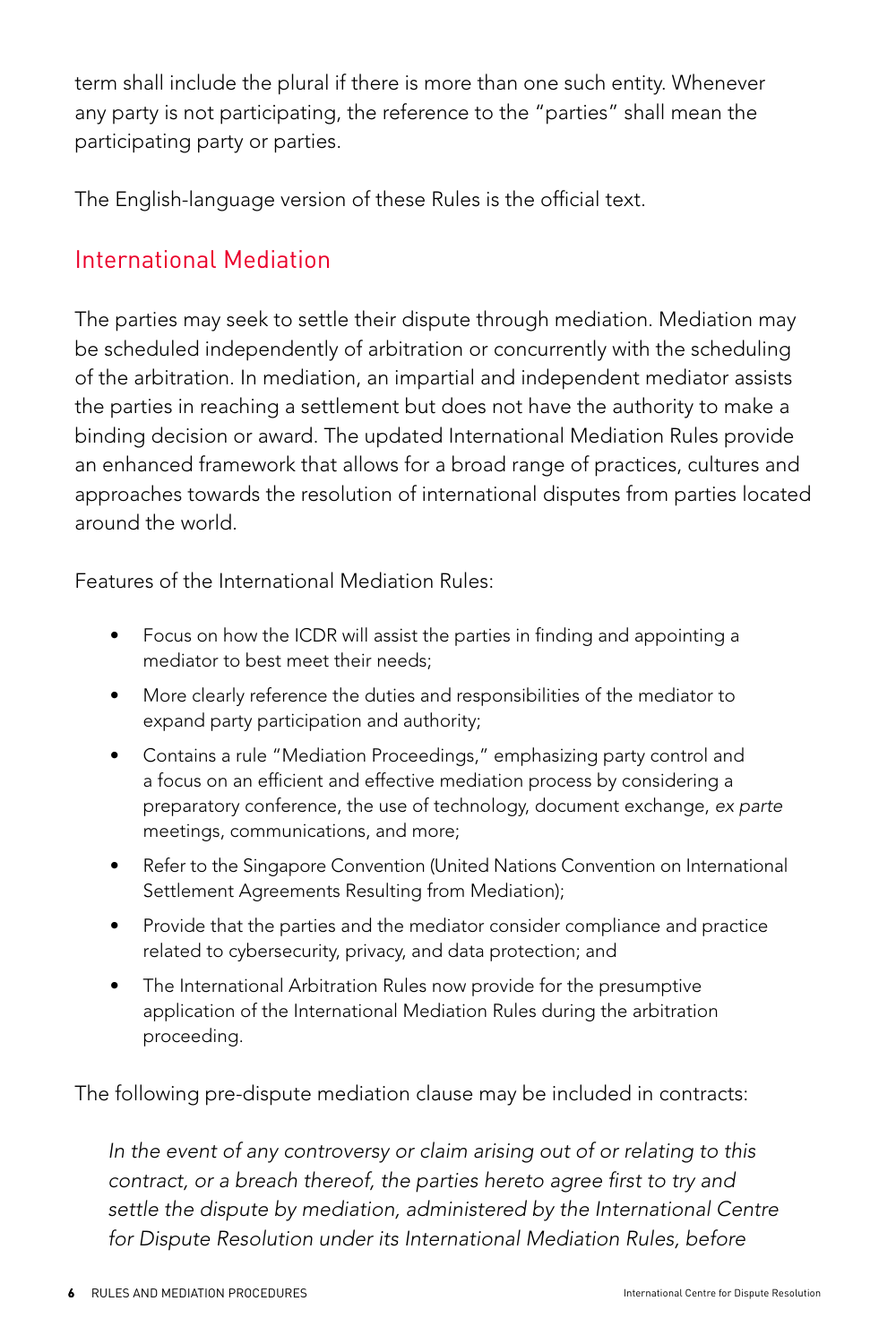<span id="page-6-0"></span>*resorting to arbitration, litigation, or some other dispute resolution procedure.* 

The parties should consider adding:

- a. *The place of mediation shall be [city, (province or state), country]; and*
- **b.** The language of the mediation shall be  $\blacksquare$ .

If the parties want to use a mediator to resolve an existing dispute, they may enter into the following submission agreement:

*The parties hereby submit the following dispute to mediation administered by the International Centre for Dispute Resolution in accordance with its International Mediation Rules. (The clause may also provide for the qualifications of the mediator(s), the place of mediation, and any other item of concern to the parties.)*

# International Arbitration

A dispute can be submitted to an arbitral tribunal for a final and binding decision. In ICDR arbitration, each party is given the opportunity to make a case presentation following the process provided by these Rules and the tribunal.

Features of the International Arbitration Rules:

- Codify the ICDR's practice of having the International Administrative Review Council, which is comprised of current and former ICDR executives, decide arbitrator challenges and other administrative disputes;
- Give the arbitral tribunal the authority to decide issues of arbitrability and jurisdiction without any need to refer such matters first to a court;
- Provide that the parties and tribunal shall discuss in the procedural hearing issues related to cybersecurity, privacy, and data protection;
- Create a presumption that parties will mediate during the arbitration, with any party being able to opt out;
- Allow parties to request permission to submit an early disposition application for issues that have a reasonable possibility of success, will dispose of or narrow issues, or add economy;
- Authorize access to a special emergency arbitrator for urgent measures of protection within three (3) business days of filing with a criteria for the filing party to set forth reasoning why relief is likely to be found and what injury will be suffered if relief is not granted;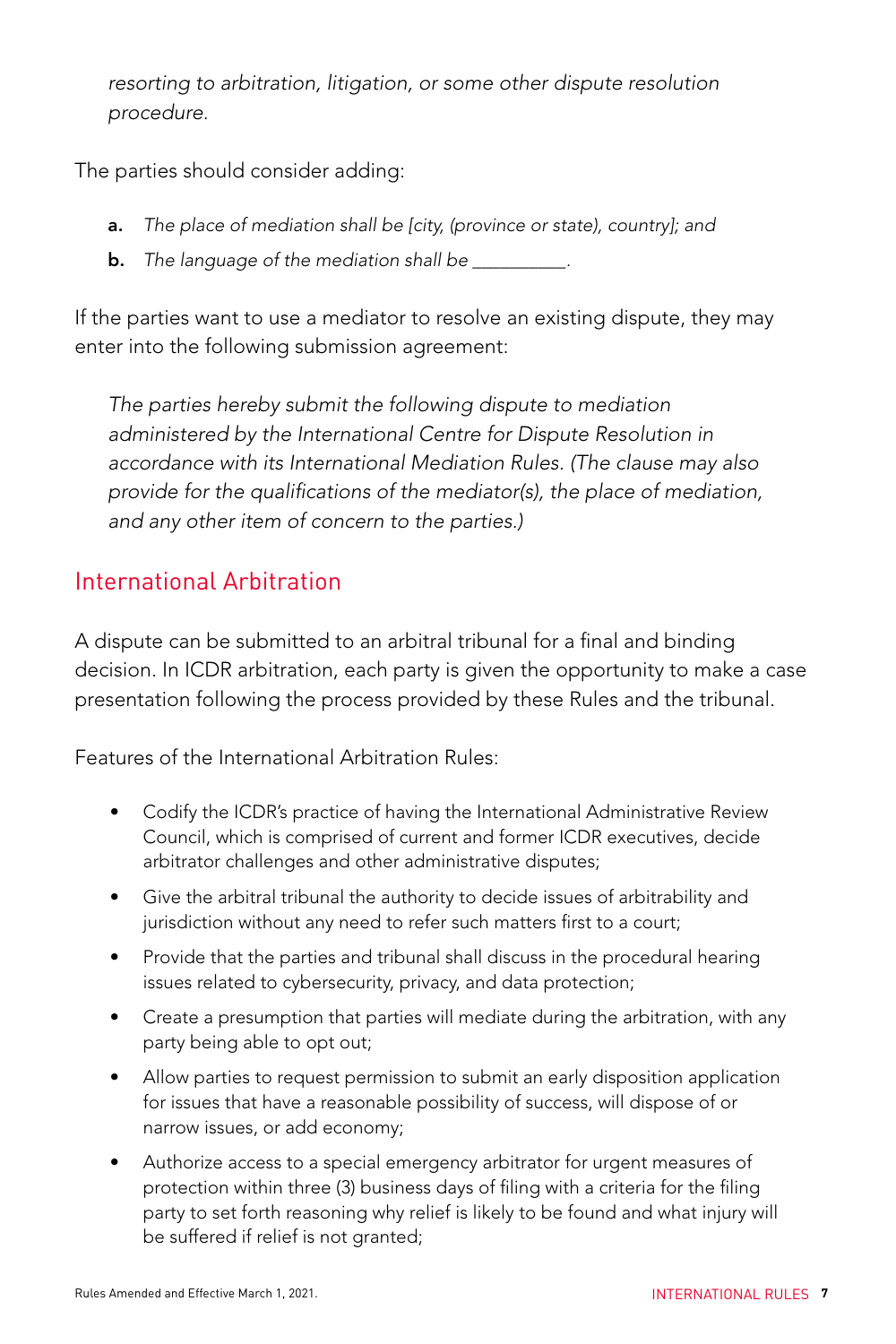- Allow tribunal to manage the scope of document and electronic document requests and to manage, limit, or avoid U.S. litigation-style discovery practices;
- Permit a party or the tribunal to request disclosure of third-party funders and other non-parties;
- Contain express provisions allowing for "video, audio or other electronic means" during the proceedings;
- Provide that electronically-signed orders and awards can be issued unless law, the administrator, or party agreement provides otherwise; and
- Permit a party to request the tribunal make a separate award for any fees the party pays in advance on behalf of another party.

Parties can provide for arbitration of future disputes by inserting the following clause into their contracts:

*Any controversy or claim arising out of or relating to this contract, or the breach thereof, shall be determined by arbitration administered by the International Centre for Dispute Resolution in accordance with its International Arbitration Rules.* 

The parties should consider adding:

- a. *The number of arbitrators shall be (one or three);*
- b. *The place of arbitration shall be [city, (province or state), country]; and*
- c. *The language of the arbitration shall be \_\_\_\_\_\_\_\_\_\_\_\_\_\_\_\_.*

For more complete clause-drafting guidance, please refer to the *ICDR Guide to Drafting International Dispute Resolution Clauses* on the Clause Drafting page at [www.icdr.org.](http://www.icdr.org) When writing a dispute resolution clause or agreement, the parties may choose to confer with the ICDR on useful options. Please see the contact information provided in How to File a Case with the ICDR. The AAA and ICDR have also developed the ClauseBuilder® [\(www.clausebuilder.org](http://www.clausebuilder.org)) online tool, a simple, self-guided process to assist individuals and organizations in developing clear and effective arbitration and mediation agreements.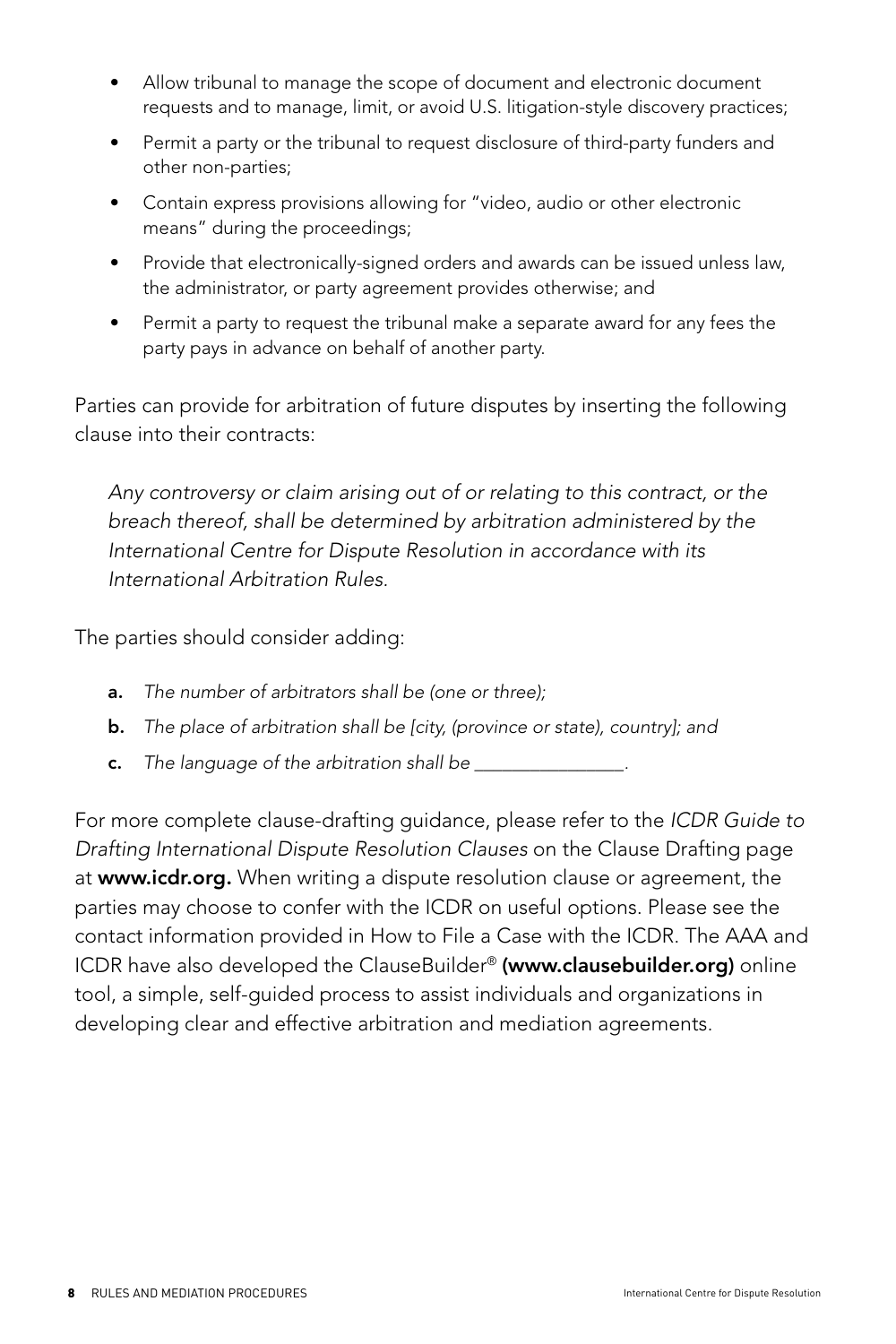# <span id="page-8-0"></span>International Expedited Procedures

The Expedited Procedures provide parties with an expedited and simplified arbitration procedure designed to reduce the time and cost of an arbitration.

The Expedited Procedures shall apply in any case in which no disclosed claim or counterclaim exceeds \$500,000 USD exclusive of interest and the costs of arbitration. The parties may agree to the application of these Expedited Procedures on matters of any claim size.

Features of the International Expedited Procedures:

- May apply to cases of any size with party agreement;
- Set forth comprehensive filing requirements;
- Provide for expedited arbitrator appointment process with party input;
- Access to and appointment from an experienced pool of arbitrators ready to serve on an expedited basis;
- Call for an early procedural hearing with the arbitrator requiring participation of parties and their representatives;
- Presume that cases up to \$100,000 USD will be decided on documents only;
- Provide for an expedited schedule and limited hearing days, if any; and
- Require an award within 30 calendar days of the close of the hearing or the date established for the receipt of the parties' final statements and proofs.

Where parties intend that the Expedited Procedures shall apply regardless of the amount in dispute, they may consider the following clause:

*Any controversy or claim arising out of or relating to this contract, or the breach thereof, shall be determined by arbitration administered by the International Centre for Dispute Resolution in accordance with its International Expedited Procedures.*

The parties should consider adding:

- a. *The place of arbitration shall be (city, [province or state], country); and*
- **b.** The language of the arbitration shall be  $\blacksquare$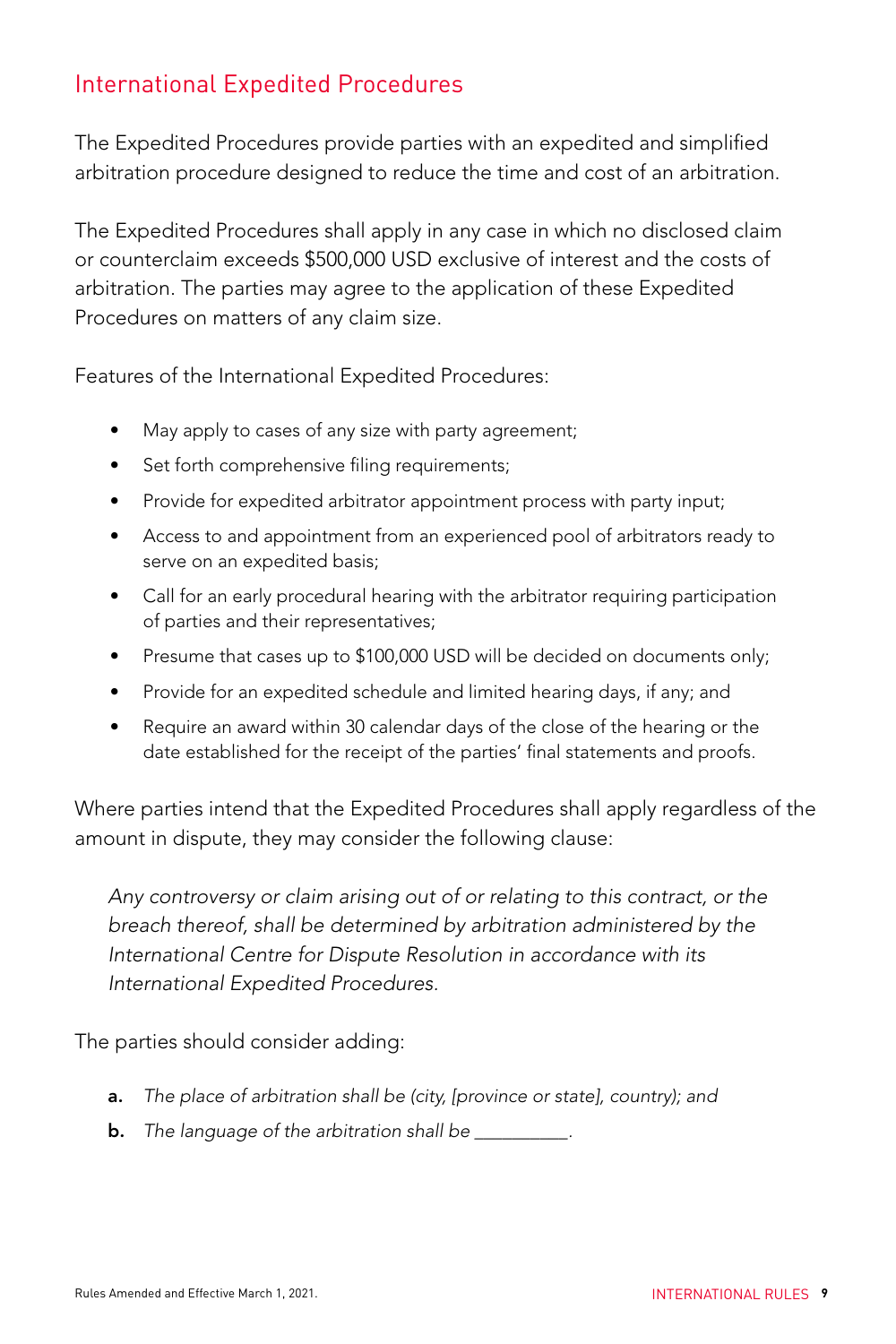# <span id="page-9-0"></span>How to File a Case with the ICDR

Parties initiating a case with the International Centre for Dispute Resolution or the American Arbitration Association may file online via AAA WebFile® (File & Manage a Case) at [www.icdr.org](http://www.icdr.org), by email, mail, courier, or facsimile (fax). For filing assistance, parties may contact the ICDR directly at any ICDR or AAA office.

#### Mail:

International Centre for Dispute Resolution Case Filing Services 1101 Laurel Oak Road, Suite 100 Voorhees, NJ, 08043 United States

AAA WebFile: [www.icdr.org](http://www.icdr.org) Email: [casefiling@adr.org](mailto:casefiling@adr.org) **Phone:** +1.856.435.6401 Fax: +1.212.484.4178 Toll-free phone in the U.S. and Canada: +1.877.495.4185 Toll-free fax in the U.S. and Canada: +1.877.304.8457

For further information about these Rules, visit the ICDR website at [www.icdr.org](http://www.icdr.org) or call +1.212.484.4181.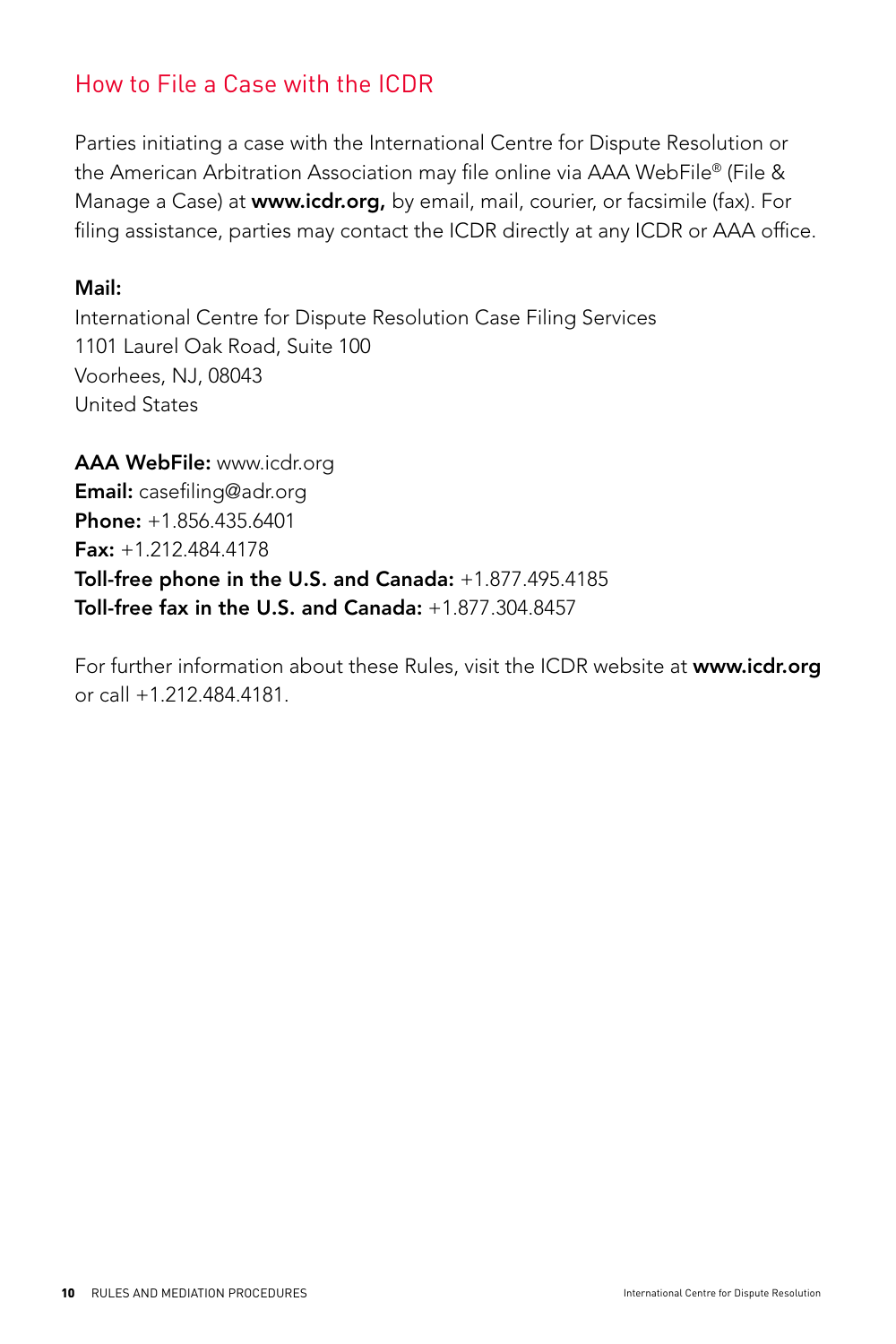# <span id="page-10-0"></span>International Mediation Rules

## M-1. Agreement of Parties

Whenever parties have agreed in writing to mediate disputes under these International Mediation Rules, or have provided for mediation or conciliation of existing or future international disputes under the auspices of either the International Centre for Dispute Resolution ("ICDR"), the international division of the American Arbitration Association ("AAA"), or the AAA without designating particular rules, they shall be deemed to have made these International Mediation Rules, as amended and in effect as of the date of the submission of the dispute, a part of their agreement. The parties by mutual agreement may vary any part of these Rules including, but not limited to, agreeing to conduct all or part of the mediation via video, audio, or other electronic means.

#### M-2. Initiation of Mediation

- 1. Any party or parties to a dispute may initiate mediation under the ICDR's auspices by filing a request for mediation to any of the ICDR's regional offices or case management centers via email, mail, courier, or fax. Requests for mediation may also be filed online through the ICDR's AAA WebFile at www.icdr.org or via email at [casefiling@adr.org.](mailto:casefiling@adr.org)
- 2. The party initiating the mediation shall simultaneously notify the other party or parties of the request. The initiating party shall provide the following information to the ICDR and the other party or parties as applicable:
	- a. the names, regular mail addresses, email addresses, and telephone numbers of all parties to the dispute and representatives, if any, in the mediation;
	- **b.** a copy of the mediation provision of the parties' contract or the parties' stipulation to mediate;
	- c. a brief statement of the nature of the dispute and the relief requested; and
	- d. any recommendations for a specific mediator or qualifications the mediator should possess.
- **3.** Where there is no pre-existing stipulation or contract by which the parties have provided for mediation of existing or future disputes under the auspices of the ICDR, a party may request the ICDR to invite another party to participate in "mediation by voluntary submission." Upon receipt of such a request, the ICDR will contact the other party or parties involved in the dispute and attempt to obtain a submission to mediation.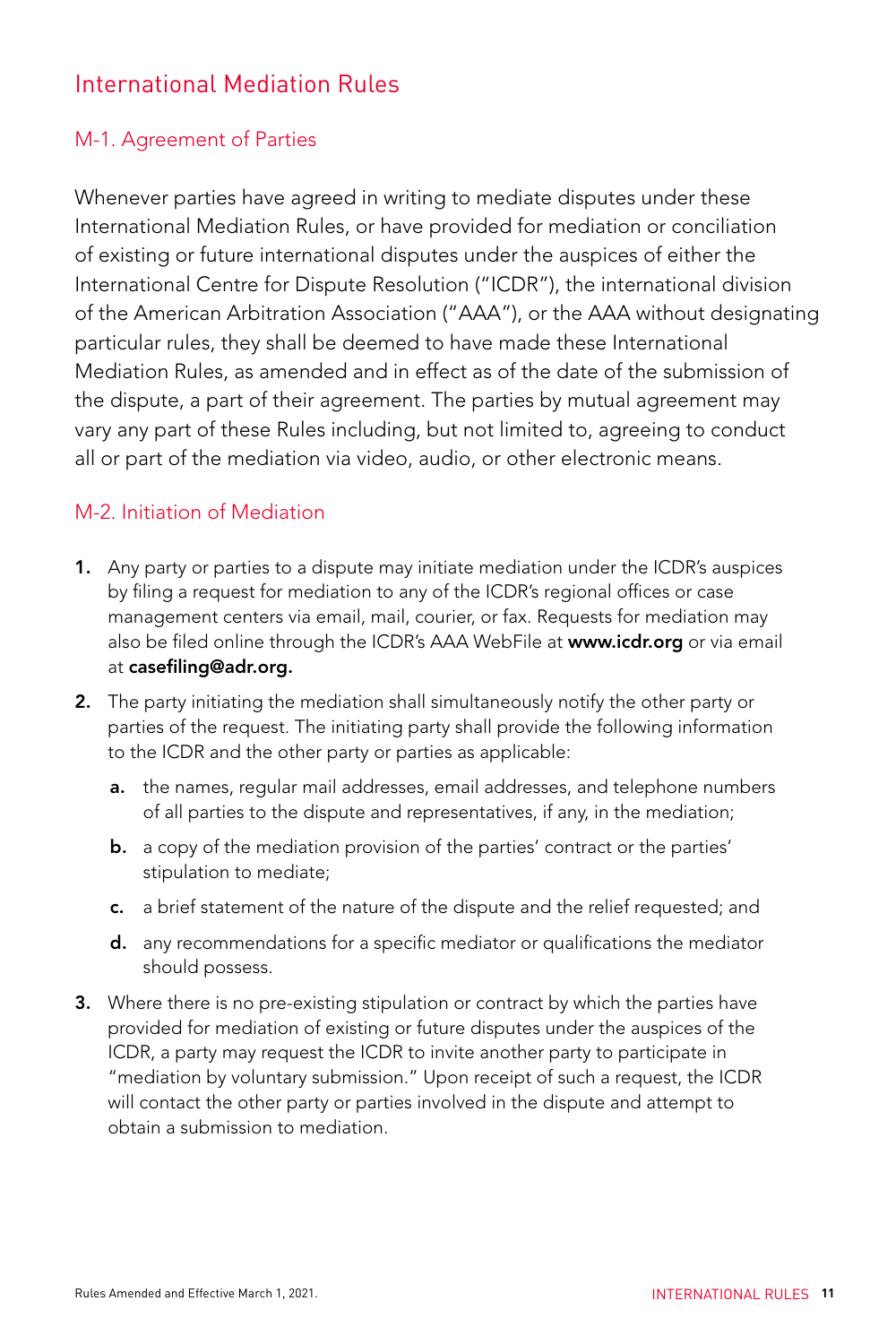#### <span id="page-11-0"></span>M-3. Representation

Subject to any applicable law, any party may be represented by persons of the party's choice. The names and addresses of such persons shall be communicated in writing to all parties and to the ICDR.

#### M-4. Appointment of the Mediator

The ICDR shall assist the parties in finding a mutually agreeable mediator. If the parties are not able to agree on the appointment of a mediator and have not provided any other method of appointment, the mediator shall be appointed in the following manner:

- a. Upon receipt of a request for mediation, the ICDR will send to each party a list of mediators from the ICDR's Panel of Mediators. The parties are encouraged to agree on a mediator from the submitted list and to advise the ICDR of their agreement.
- **b.** If the parties are unable to agree on a mediator, each party shall strike unacceptable names from the list, number the remaining names in order of preference, and return the list to the ICDR. If a party does not return the list within the time specified, all mediators on the list shall be deemed acceptable. The ICDR shall appoint a mutually acceptable mediator from the list, based upon the parties' designated preferences.
- c. If for any reason the appointment cannot be made from the submitted list, the ICDR shall have the authority to make the appointment from among other members of the Panel of Mediators without the submission of additional lists.

#### M-5. Mediator's Impartiality and Duty to Disclose

- 1. ICDR mediators are required to abide by the *Model Standards of Conduct for Mediators* in effect at the time a mediator is appointed to a case. Where there is a conflict between the *Model Standards* and any provision of these Mediation Rules, these Mediation Rules shall govern. The Model Standards require mediators to (i) decline a mediation if the mediator cannot conduct it in an impartial manner, and (ii) disclose, as soon as practicable, all actual and potential conflicts of interest that are reasonably known to the mediator and could reasonably be seen as raising a question about the mediator's impartiality.
- 2. Prior to accepting an appointment, ICDR mediators are required to make a reasonable inquiry to determine whether there are any facts that a reasonable individual would consider likely to create a potential or actual conflict of interest for the mediator. ICDR mediators are required to disclose any circumstance likely to create a presumption of bias or prevent a resolution of the parties' dispute within the time frame desired by the parties. Upon receipt of such disclosures,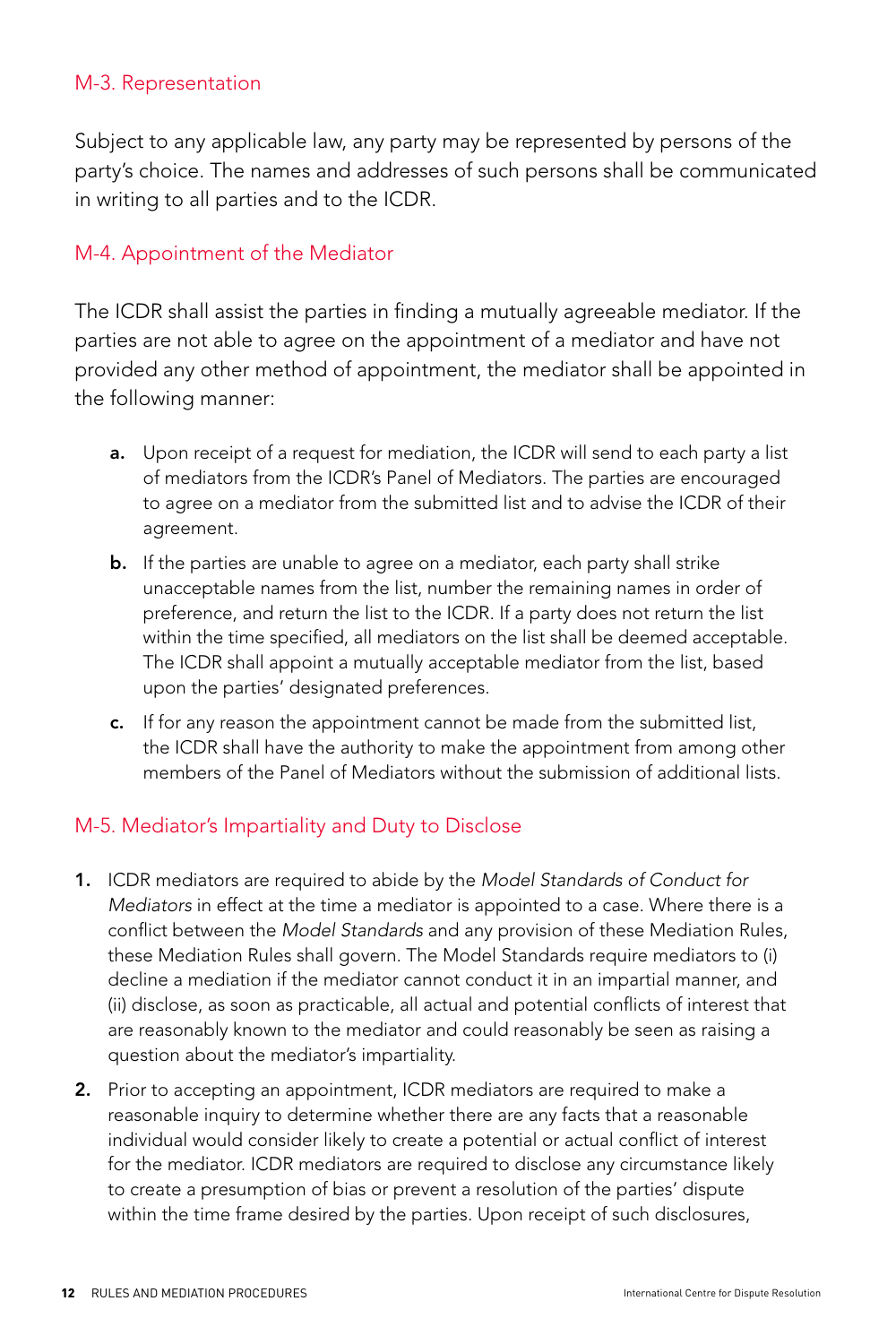<span id="page-12-0"></span>the ICDR shall immediately communicate the disclosures to the parties for their comments.

3. The parties may, upon receiving disclosure of actual or potential conflicts of interest of the mediator, waive such conflicts and proceed with the mediation. In the event that a party disagrees as to whether the mediator shall serve, or in the event that the mediator's conflict of interest might reasonably be viewed as undermining the integrity of the mediation, the mediator shall be replaced.

#### M-6. Vacancies

If any mediator shall become unwilling or unable to serve, the ICDR will appoint another mediator, unless the parties agree otherwise, in accordance with Rule M-4.

#### M-7. Language

If the parties have not agreed otherwise, the language of the mediation shall be that of the documents containing the mediation agreement.

#### M-8. Duties and Responsibilities of the Mediator

- 1. The mediator shall conduct the mediation based on the principle of party self-determination. Self-determination is the act of coming to a voluntary, uncoerced decision in which each party makes free and informed choices as to process and outcome.
- 2. The mediator does not have the authority to impose a settlement on the parties but will attempt to help them reach a satisfactory resolution of their dispute.
- 3. The mediator is not a legal representative of any party and has no fiduciary duty to any party.

#### M-9. Mediation Proceedings

- 1. The mediator shall conduct the proceedings with a view to expediting the resolution of the dispute. The mediator may conduct a preparatory conference with the parties promptly after being appointed for the purpose of organizing the proceedings of the case. In establishing procedures for the case, the mediator and the parties may conduct all or part of the mediation via video, audio, or other electronic means to increase the efficiency and economy of the proceedings.
- 2. The parties are encouraged to exchange all documents pertinent to the relief requested. The mediator may request the exchange of memoranda on issues, including the underlying interests and the history of the parties' negotiations. Information that a party wishes to keep confidential may be sent to the mediator, as necessary, in a separate communication with the mediator.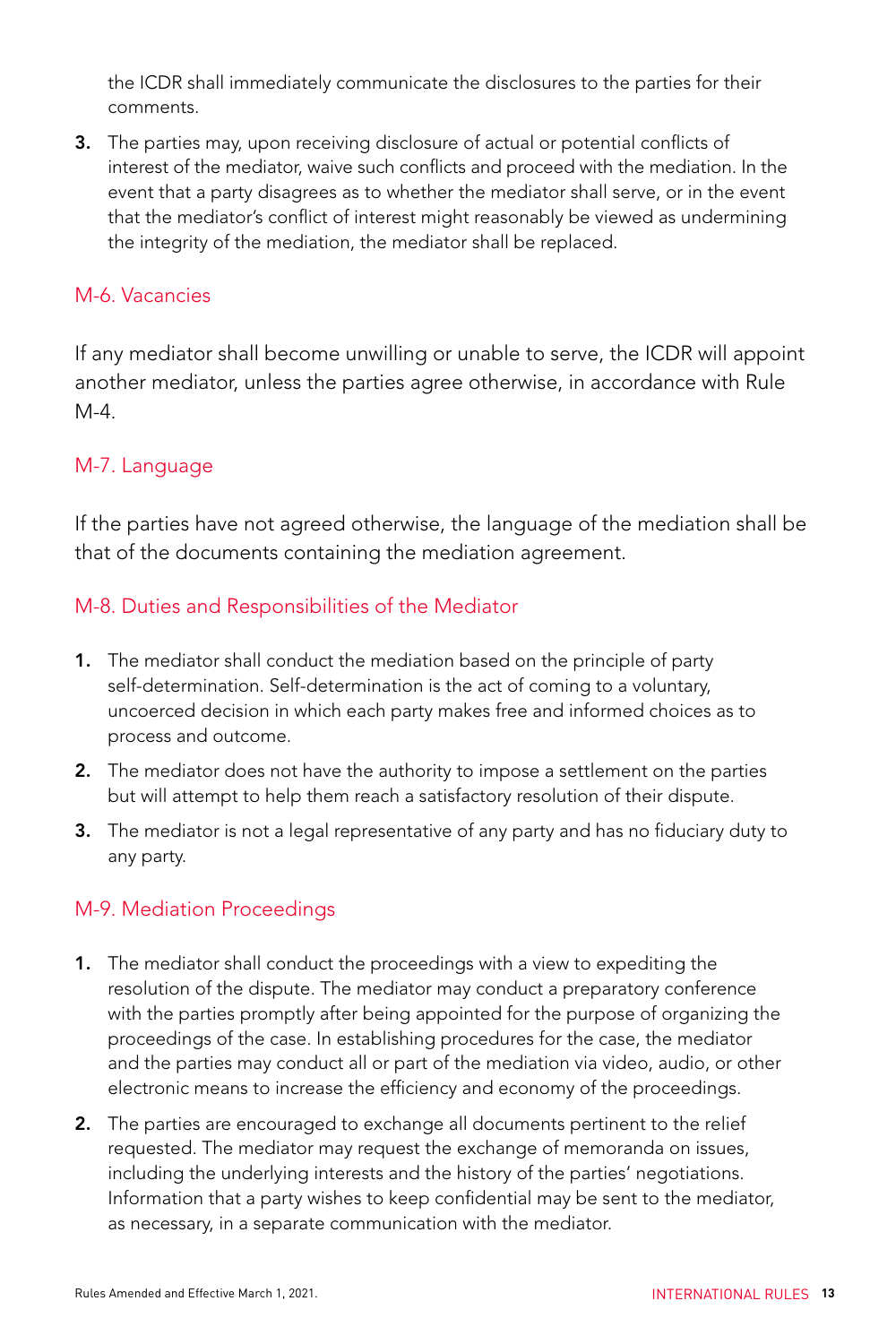- <span id="page-13-0"></span>3. The mediator may conduct separate or *ex parte* meetings and other communications with the parties and/or their representatives, before, during, and after any scheduled mediation conference. Such communications may be conducted in person, in writing, via video, audio or other electronic means.
- 4. The mediator may make oral or written recommendations for settlement to a party privately or, if the parties agree, to all parties jointly.
- 5. In the event that a complete settlement of all or some issues in dispute is not achieved within the scheduled mediation conference(s), the mediator may continue to communicate with the parties for a period of time in an ongoing effort to facilitate a complete settlement.
- 6. Early in the proceeding or at the preparatory conference, the mediator and the parties shall consider cybersecurity, privacy, and data protection to provide for an appropriate level of security and compliance in connection with the proceeding.

## M-10. Responsibilities of the Parties

- 1. The parties shall ensure that appropriate representatives of each party, having authority to commit to the execution of a settlement agreement, attend the mediation conference.
- 2. Prior to and during the scheduled mediation conference(s), the parties and their representatives shall, as appropriate to each party's circumstances, exercise their best efforts to prepare for and engage in a meaningful and productive mediation.

#### M-11. Privacy

Mediation conferences and related mediation communications are private proceedings. The parties and their representatives may attend mediation conferences. Other persons may attend only with the permission of the parties and with the consent of the mediator.

# M-12. Confidentiality

- 1. Subject to applicable law or the parties' agreement, confidential information disclosed to a mediator by the parties or by other participants in the course of the mediation shall not be divulged by the mediator. The mediator shall maintain the confidentiality of all information obtained in the mediation, and all records, reports, or other documents received by a mediator while serving in that capacity shall be confidential.
- 2. The mediator shall not be compelled to divulge such records or to testify in regard to the mediation in any adversary proceeding or judicial forum.
- 3. The parties shall maintain the confidentiality of the mediation and shall not rely on, or introduce as evidence in any arbitral, judicial, or other proceeding the following, unless agreed to by the parties or required by applicable law: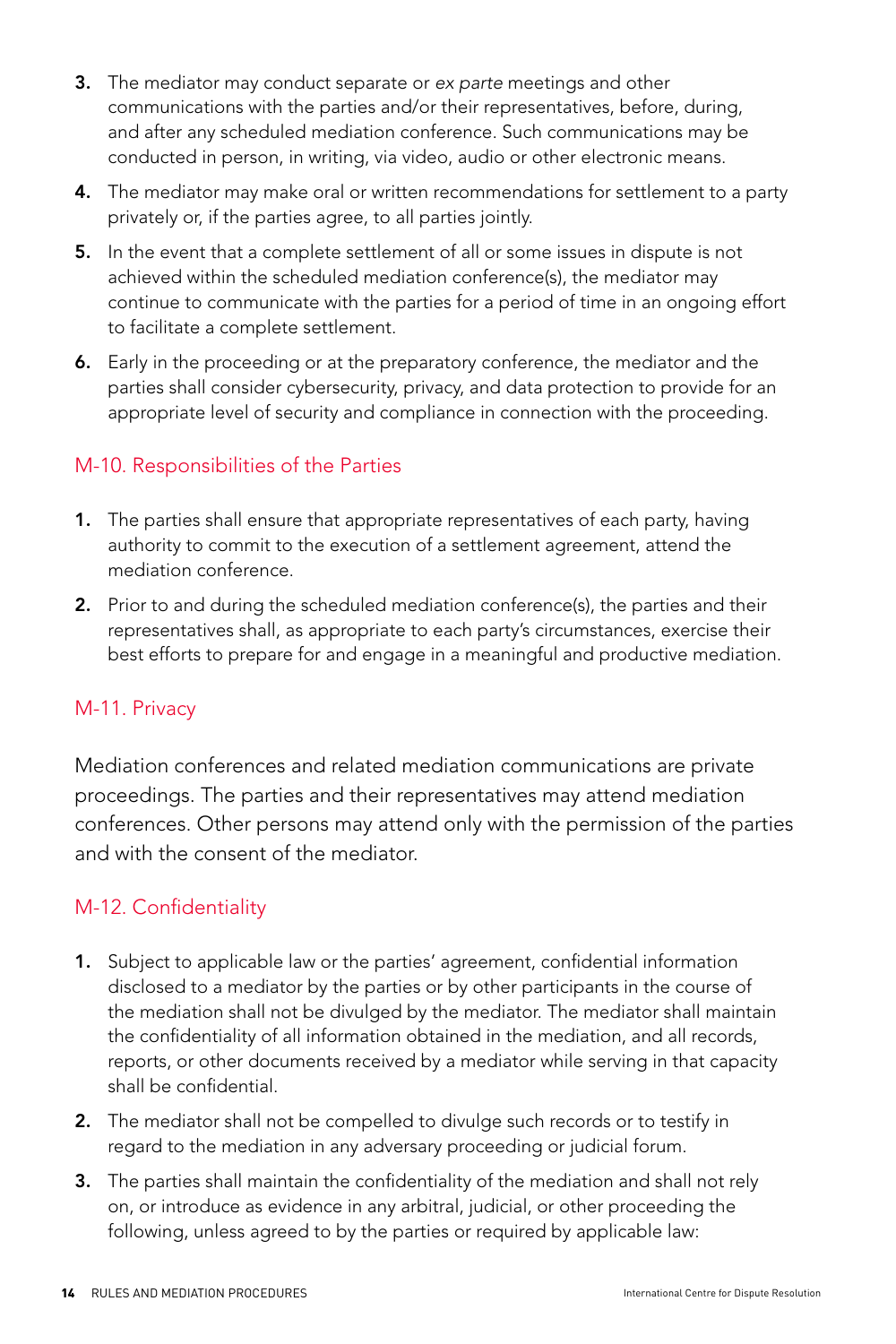- <span id="page-14-0"></span>a. views expressed or suggestions made by a party or other participant with respect to a possible settlement of the dispute;
- **b.** admissions made by a party or other participant in the course of the mediation proceedings;
- c. proposals made or views expressed by the mediator; or
- d. the fact that a party had or had not indicated willingness to accept a proposal for settlement made by the mediator.

#### M-13. No Stenographic Record

There shall be no stenographic record of the mediation process.

#### M-14. Termination of Mediation

The mediation shall be terminated:

- a. By the execution of a settlement agreement by the parties; or
- b. By a written or verbal declaration of the mediator to the effect that further efforts at mediation would not contribute to a resolution of the parties' dispute; or
- c. By a written or verbal declaration of any party to the effect that the mediation proceedings are terminated; or
- d. When there has been no communication between the mediator and any party or party's representative for 21 days following the conclusion of the mediation conference; or
- e. The parties may request the mediator (by signing the settlement agreement or otherwise) or the ICDR to issue an attestation that a settlement was reached in the course of a mediation to assist in the enforcement of such settlement agreement under the United Nations Convention on International Settlement Agreements Resulting from Mediation or other applicable law.

#### M-15. Exclusion of Liability

Neither the ICDR nor any mediator is a necessary party in judicial proceedings relating to the mediation. Neither the ICDR nor any mediator shall be liable to any party for any error, act or omission in connection with any mediation conducted under these Rules.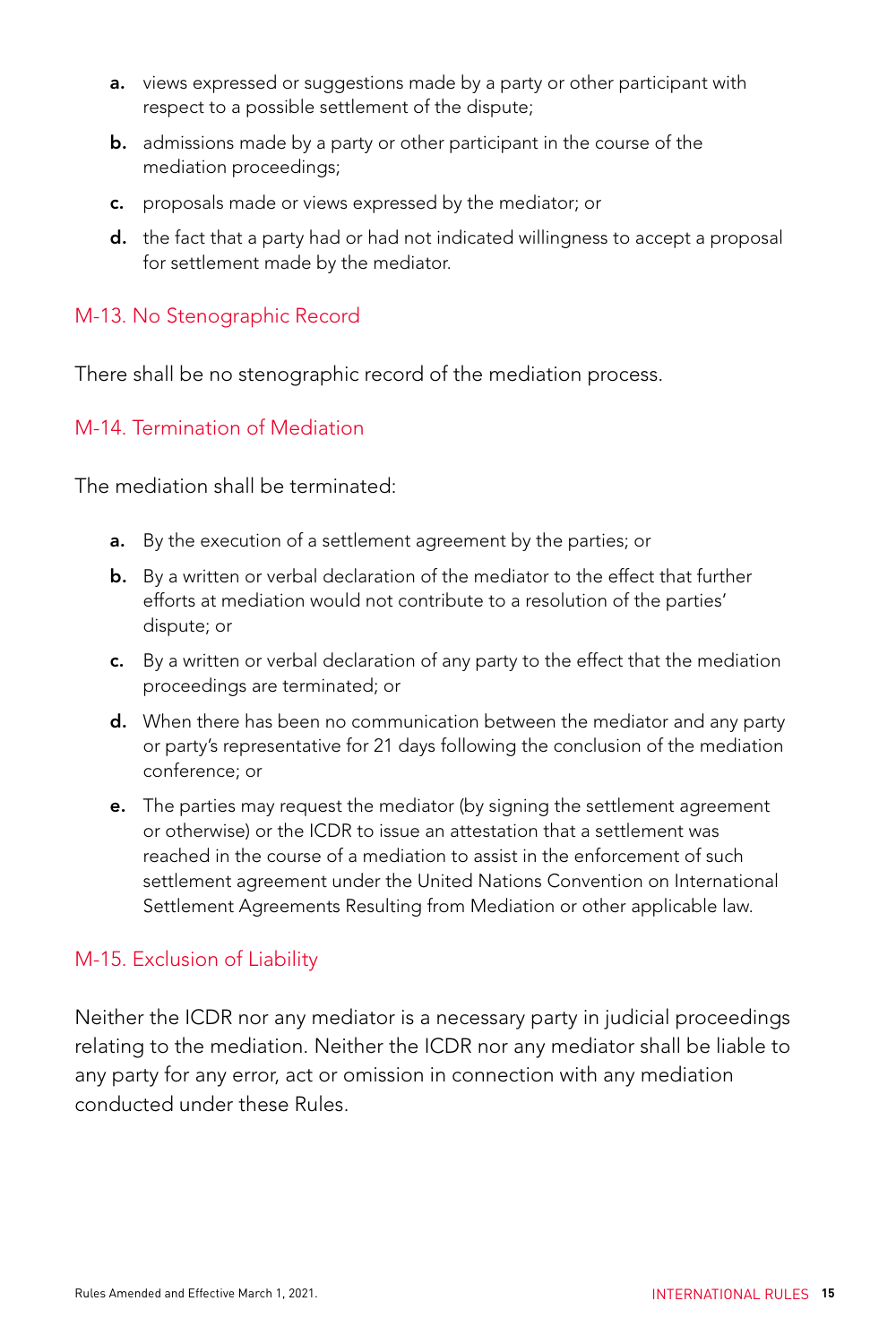# <span id="page-15-0"></span>M-16. Interpretation and Application of Rules

The mediator shall interpret and apply these Rules insofar as they relate to the mediator's duties and responsibilities. All other Rules shall be interpreted and applied by the ICDR.

#### M-17. Deposits

Unless otherwise directed by the mediator, the ICDR will require the parties to deposit in advance of the mediation conference such sums of money as it, in consultation with the mediator, deems necessary to cover the costs and expenses of the mediation, and the ICDR shall render an accounting to the parties and return any unexpended balance at the conclusion of the mediation.

#### M-18. Expenses

All expenses of the mediation, including required travel and other expenses or charges of the mediator, shall be borne equally by the parties unless they agree otherwise. The expenses of participants for either side shall be paid by the party requesting the attendance of such participants.

#### M-19. Costs of Mediation

FOR THE CURRENT ADMINISTRATIVE FEE SCHEDULE, PLEASE VISIT *[www.adr.org/internationalfeeschedule](http://www.adr.org/internationalfeeschedule).*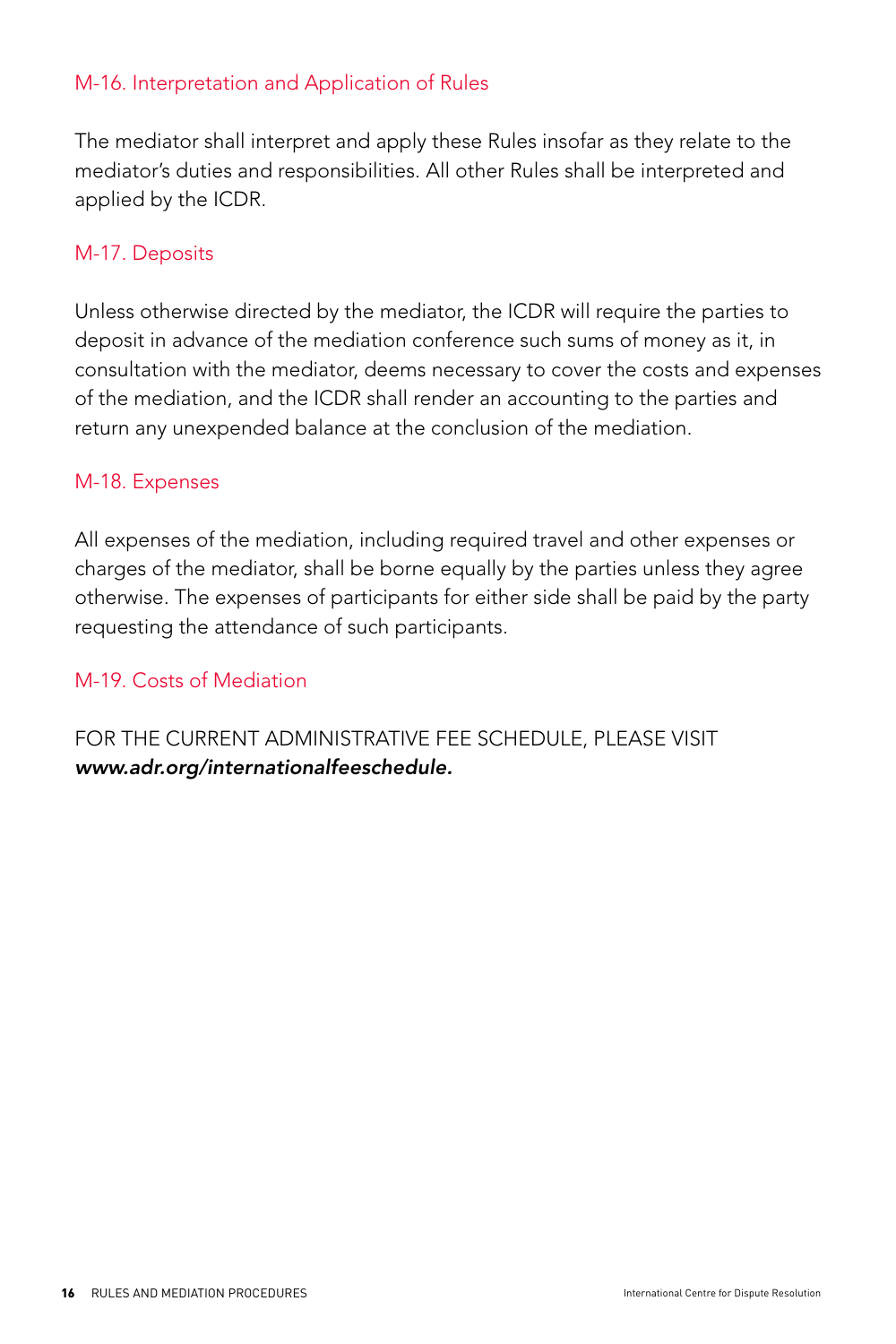# <span id="page-16-0"></span>International Arbitration Rules

# Article 1: Scope of these Rules

- 1. Where parties have agreed to arbitrate disputes under these International Arbitration Rules ("Rules"), or have provided for arbitration of an international dispute by either the International Centre for Dispute Resolution ("ICDR"), the international division of the American Arbitration Association ("AAA"), or the AAA without designating particular rules, the arbitration shall take place in accordance with these Rules as in effect at the date of commencement of the arbitration, subject to modifications that the parties may adopt in writing. The ICDR is the Administrator of these Rules.
- 2. These Rules govern the arbitration, except that, where any such rule is in conflict with any provision of the law applicable to the arbitration from which the parties cannot derogate, that provision shall prevail.
- 3. When parties agree to arbitrate under these Rules, or when they provide for arbitration of an international dispute by the ICDR or the AAA without designating particular rules, they thereby authorize the ICDR to administer the arbitration. These Rules specify the duties and responsibilities of the ICDR as the Administrator. The Administrator may provide services through any of the ICDR's case management offices or through the facilities of the AAA or arbitral institutions with which the ICDR or the AAA has agreements of cooperation. Arbitrations administered under these Rules shall be administered only by the ICDR or by an individual or organization authorized by the ICDR to do so.
- 4. Unless the parties agree or the Administrator determines otherwise, the International Expedited Procedures shall apply in any case in which no disclosed claim or counterclaim exceeds \$500,000 USD exclusive of interest and the costs of arbitration. The parties may also agree to use the International Expedited Procedures in other cases. The International Expedited Procedures shall be applied as described in Articles E-1 through E-10 of these Rules, in addition to any other portion of these Rules that is not in conflict with the Expedited Procedures. Where no party's claim or counterclaim exceeds \$100,000 USD exclusive of interest, attorneys' fees, and other arbitration costs, the dispute shall be resolved by written submissions only unless the arbitrator determines that an oral hearing is necessary.

#### Commencing the Arbitration

#### Article 2: Notice of Arbitration and Statement of Claim

1. The party initiating arbitration ("Claimant") shall, in compliance with Article 11, give written Notice of Arbitration to the Administrator and at the same time to the party against whom a claim is being made ("Respondent"). The Claimant may also initiate the arbitration online through the Administrator's AAA WebFile at [www.icdr.org](http://www.icdr.org) or via email at [casefiling@adr.org.](mailto:casefiling@adr.org)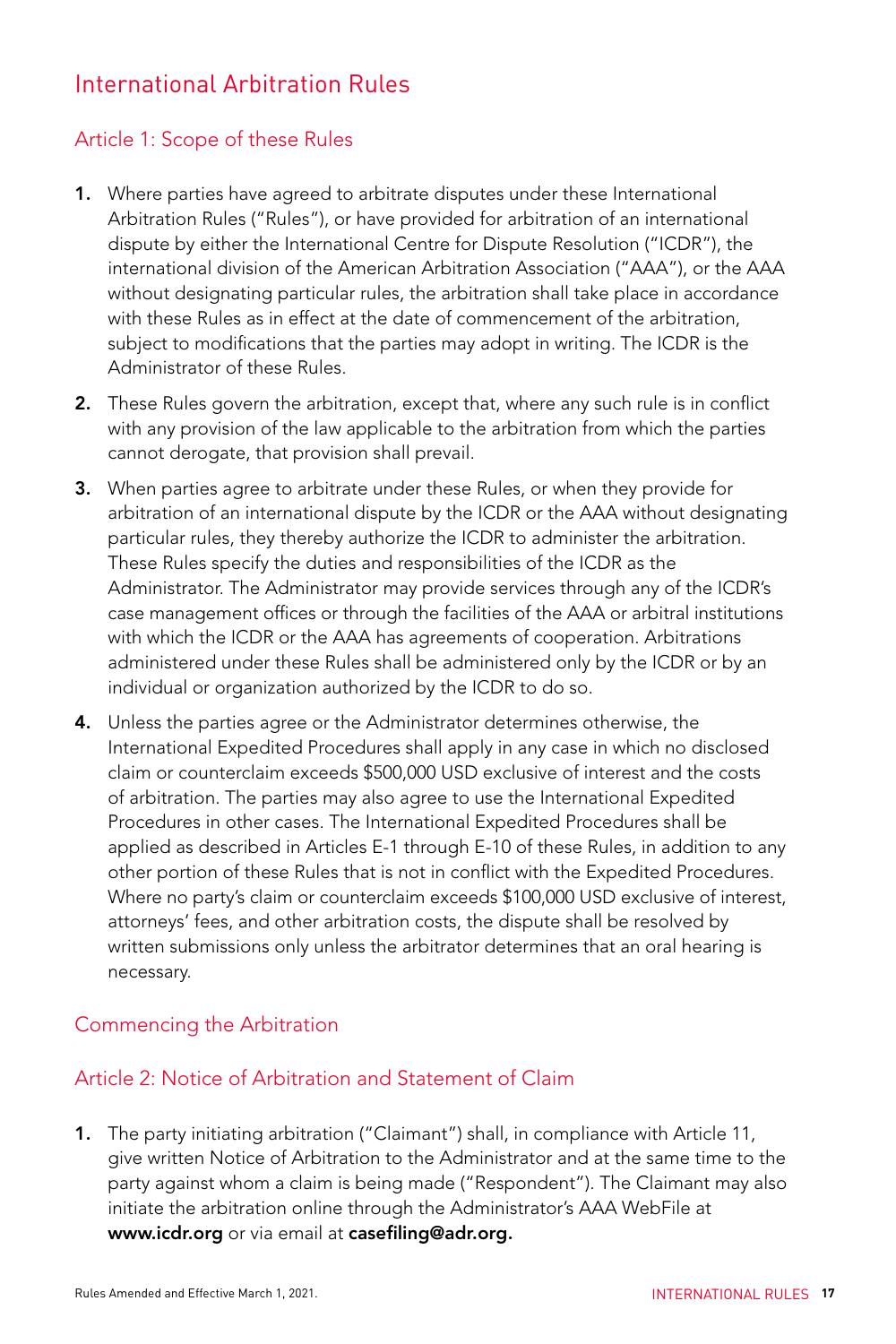- <span id="page-17-0"></span>2. The arbitration shall be deemed to commence on the date on which the Administrator receives the Notice of Arbitration.
- **3.** The Notice of Arbitration shall contain the following information:
	- a. a demand that the dispute be referred to arbitration;
	- b. the names, addresses, telephone numbers, fax numbers, and email addresses of the parties and, if known, of their representatives;
	- c. a copy of the entire arbitration clause or agreement being invoked, and, where claims are made under more than one arbitration agreement, a copy of the arbitration agreement under which each claim is made;
	- d. a reference to any contract out of or in relation to which the dispute arises;
	- e. a description of the claim and of the facts supporting it;
	- f. the relief or remedy sought and any amount claimed; and
	- g. optionally, proposals, consistent with any prior agreement between or among the parties, as to the means of designating the arbitrators, the number of arbitrators, the place of arbitration, the language of the arbitration, and whether the party filing the Notice of Arbitration is willing to mediate the dispute prior to or concurrently with the arbitration.
- **4.** The Notice of Arbitration shall be accompanied by the appropriate filing fee.
- 5. Upon receipt of the Notice of Arbitration, the Administrator shall communicate with all parties with respect to the arbitration and shall acknowledge the commencement of the arbitration.

#### Article 3: Answer and Counterclaim

- 1. Within 30 days after the Administrator confirms receipt of the Notice of Arbitration, Respondent shall submit to Claimant, to any other parties, and to the Administrator a written Answer to the Notice of Arbitration.
- **2.** At the time Respondent submits its Answer, Respondent may make any counterclaims covered by the agreement to arbitrate or assert any setoffs and Claimant shall within 30 days submit to Respondent, to any other parties, and to the Administrator a written Answer to the counterclaim or setoffs.
- 3. A counterclaim or setoff shall contain the same information required of a Notice of Arbitration under Article 2(3) and shall be accompanied by the appropriate filing fee.
- 4. Respondent shall within 30 days after the Administrator confirms receipt of the Notice of Arbitration submit to Claimant, to any other parties, and to the Administrator a response to any proposals by Claimant not previously agreed upon, or submit its own proposals, consistent with any prior agreement between or among the parties, as to the means of designating the arbitrators, the number of arbitrators, the place of the arbitration, the language of the arbitration, and whether Respondent is willing to mediate the dispute prior to or concurrently with the arbitration.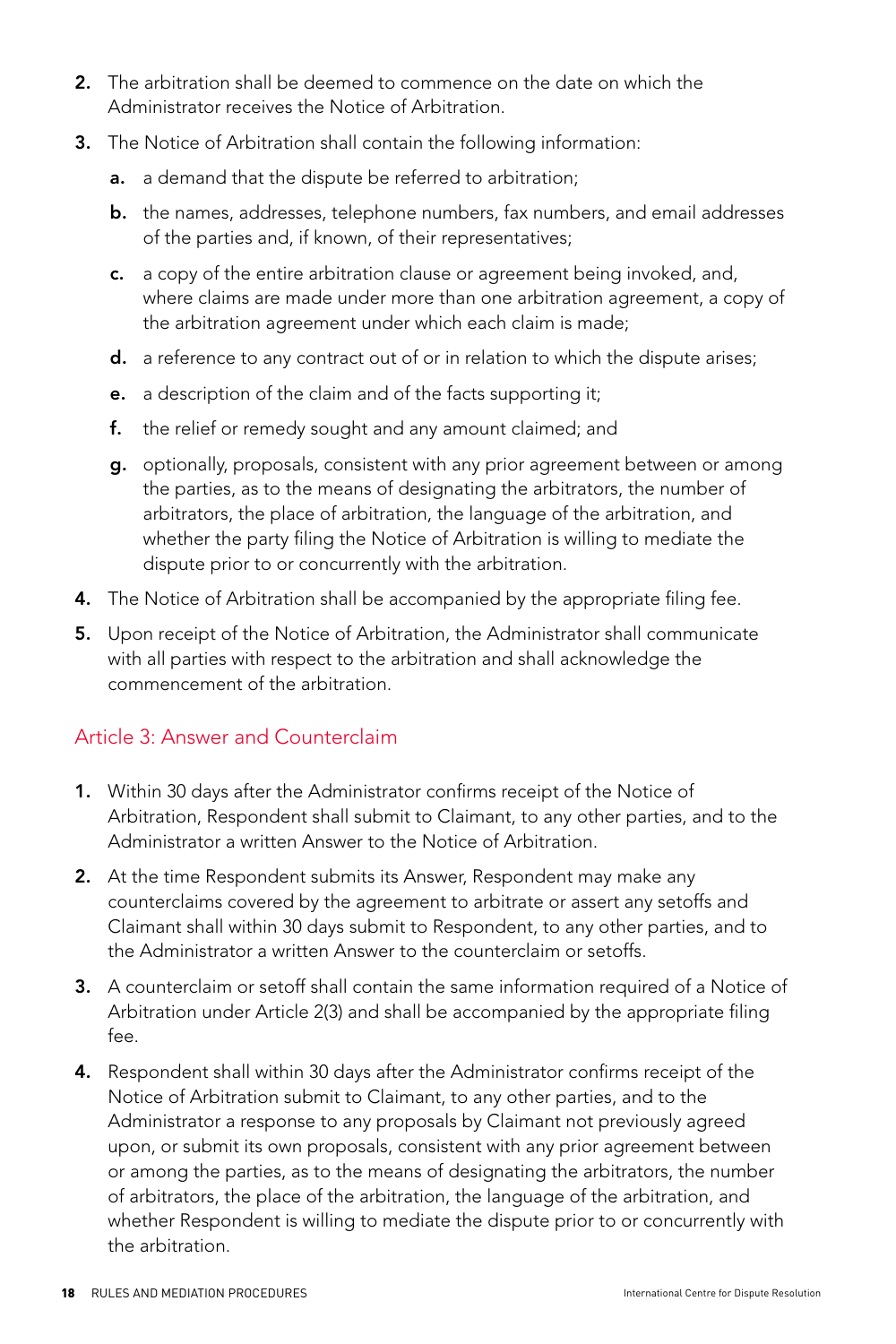- <span id="page-18-0"></span>5. The arbitral tribunal, or the Administrator if the tribunal has not yet been constituted, may extend any of the time limits established in this Article if it considers such an extension justified.
- 6. Failure of Respondent to submit an Answer shall not preclude the arbitration from proceeding.
- 7. In arbitrations with multiple parties, Respondent may make claims or assert setoffs against another Respondent and Claimant may make claims or assert setoffs against another Claimant in accordance with the provisions of this Article 3.

#### Article 4: Administrative Conference

The Administrator may conduct an administrative conference before the arbitral tribunal is constituted to facilitate party discussion and agreement on issues such as arbitrator selection, mediating the dispute, process efficiencies, and any other administrative matters.

## Article 5: International Administrative Review Council

When the Administrator is called upon to act under these Rules, the Administrator may act through its International Administrative Review Council (IARC) to take any action. Such actions may include determining challenges to the appointment or continuing service of an arbitrator, deciding disputes regarding the number of arbitrators to be appointed, or determining whether a party has met the administrative requirements to initiate or file an arbitration contained in the Rules. If the parties do not agree on the place of arbitration, the IARC may make an initial determination as to the place of arbitration, subject to the power of the arbitral tribunal to make a final determination.

#### Article 6: Mediation

Subject to (a) any agreement of the parties otherwise or (b) the right of any party to elect not to participate in mediation, the parties shall mediate their dispute pursuant to the ICDR's International Mediation Rules concurrently with the arbitration.

#### Article 7: Emergency Measures of Protection

- 1. A party may apply for emergency relief before the constitution of the arbitral tribunal by submitting a written application to the Administrator and to all other parties setting forth:
	- a. the nature of the relief sought;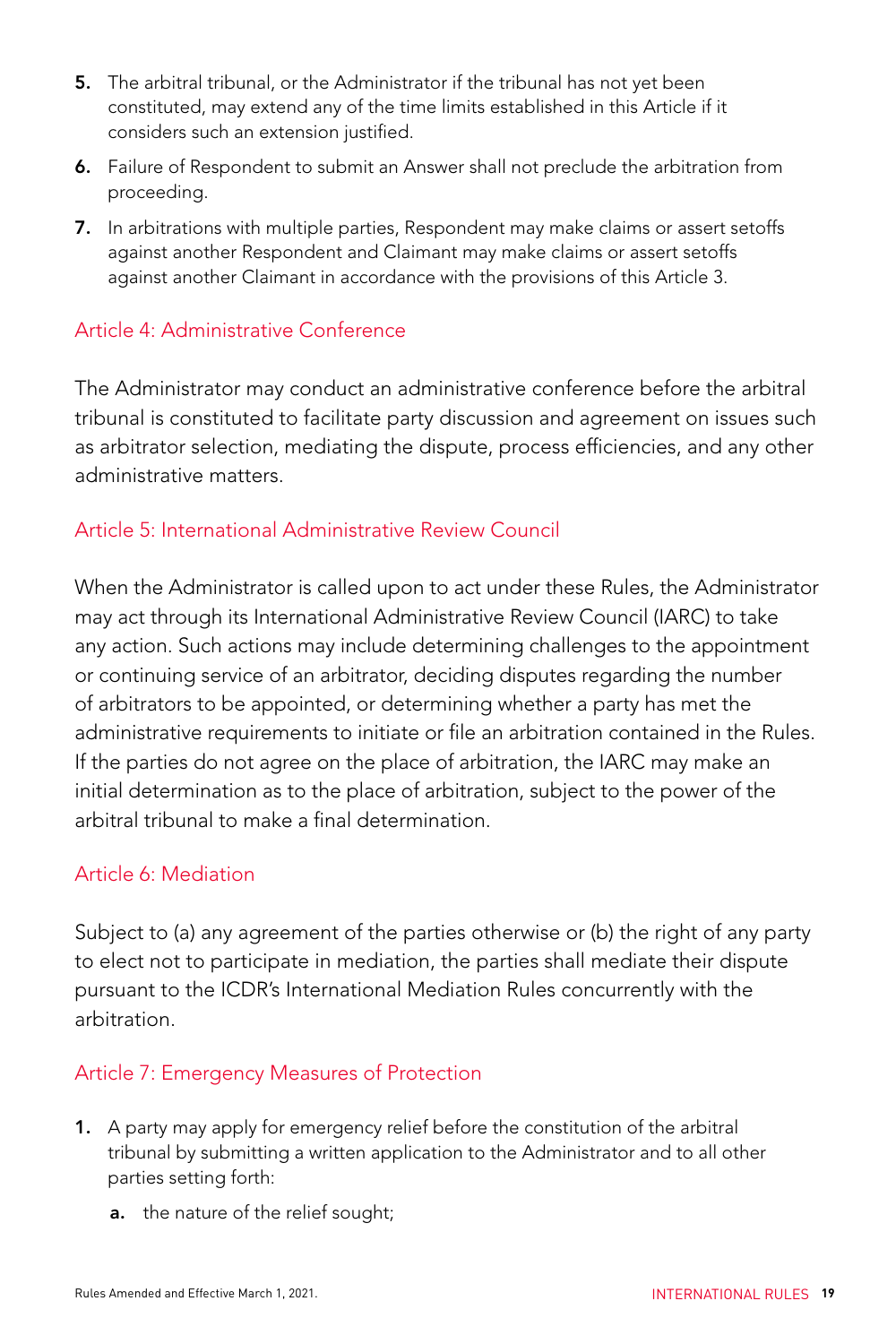- **b.** the reasons why such relief is required on an emergency basis before the tribunal is appointed;
- c. the reasons why the party is likely to be found to be entitled to such relief; and
- d. what injury or prejudice the party will suffer if relief is not provided.

The application shall be submitted concurrent with or following the submission of a Notice of Arbitration. Such application may be filed by email, or as otherwise permitted by Article 11, and must include payment of any applicable fees and a statement certifying that all parties have been notified or an explanation of the steps taken in good faith to notify all parties.

- 2. Within one business day of receipt of the application for emergency relief as provided in Article 7(1), and upon being satisfied that the requirements of Article 7(1) have been met, the Administrator shall appoint a single emergency arbitrator. Upon accepting appointment, a prospective emergency arbitrator shall, in accordance with Article 14, disclose to the Administrator any circumstances that may give rise to justifiable doubts as to the arbitrator's impartiality or independence. Any challenge to the appointment of the emergency arbitrator must be made within one business day of the communication by the Administrator to the parties of the appointment of the emergency arbitrator and the circumstances disclosed.
- 3. The emergency arbitrator shall as soon as possible, and in any event within two business days of appointment, establish a schedule for consideration of the application for emergency relief. Such schedule shall provide a reasonable opportunity to all parties to be heard and may provide for proceedings by telephone, video, written submissions, or other suitable means, as alternatives to an in-person hearing. The emergency arbitrator shall have the authority vested in the arbitral tribunal under Article 21, including the authority to rule on the emergency arbitrator's jurisdiction, and shall resolve any disputes over the applicability of this Article.
- 4. The emergency arbitrator shall have the power to order or award any interim or conservatory measures that the emergency arbitrator deems necessary, including injunctive relief and measures for the protection or conservation of property. Any such measures may take the form of an interim award or an order. The emergency arbitrator shall give reasons in either case. The emergency arbitrator may modify or vacate the interim award or order. Any interim award or order shall have the same effect as an interim measure made pursuant to Article 27 and shall be binding on the parties when rendered. The parties shall undertake to comply with such an interim award or order without delay.
- 5. The emergency arbitrator shall have no further power to act after the arbitral tribunal is constituted. Once the tribunal has been constituted, the tribunal may affirm, reconsider, modify, or vacate the interim award or order of emergency relief issued by the emergency arbitrator. The emergency arbitrator may not serve as a member of the tribunal unless the parties agree otherwise.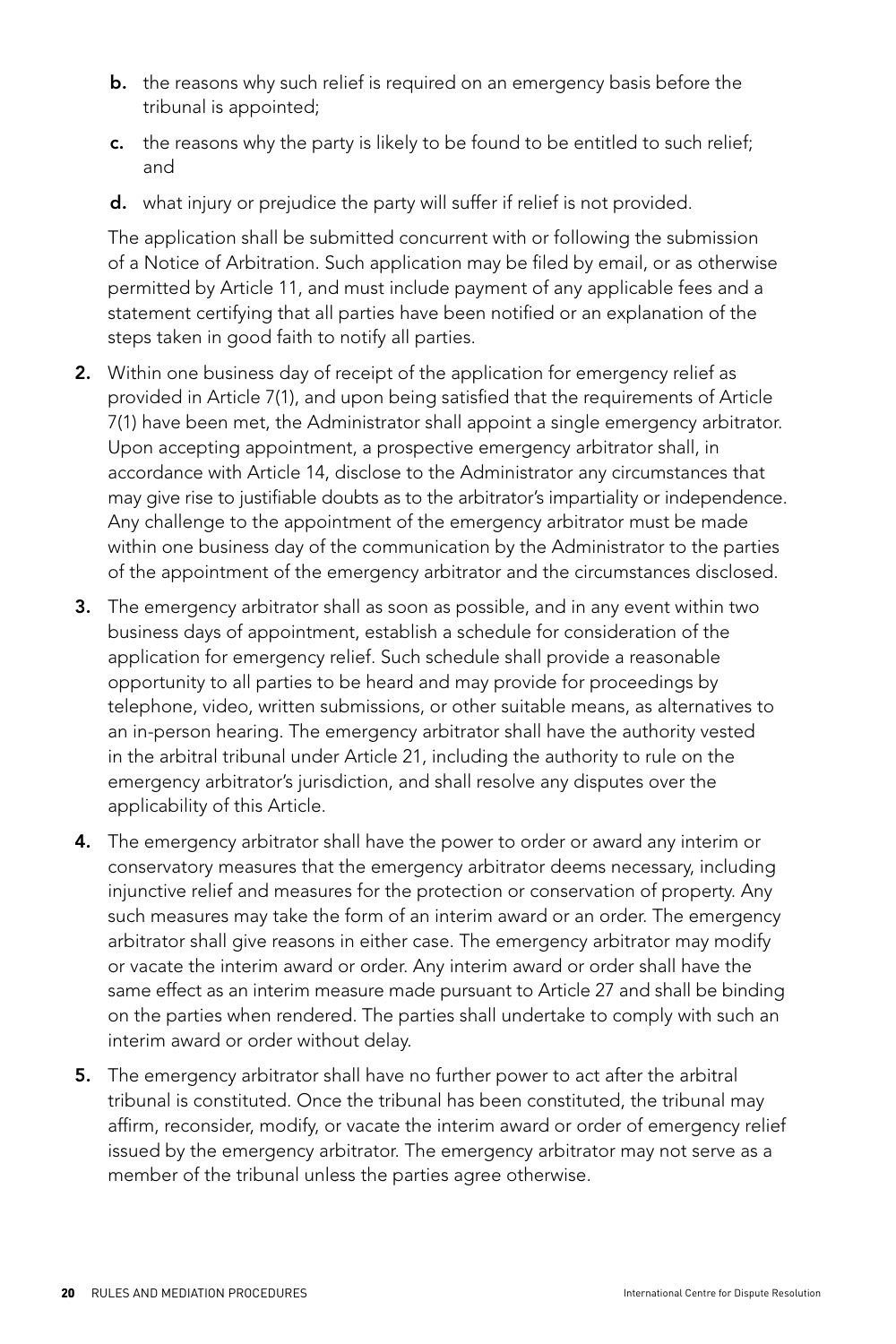- <span id="page-20-0"></span>6. Any interim award or order of emergency relief may be conditioned on provision of appropriate security by the party seeking such relief.
- 7. A request for interim measures addressed by a party to a judicial authority shall not be deemed incompatible with this Article 7 or with the agreement to arbitrate or a waiver of the right to arbitrate.
- 8. The costs associated with applications for emergency relief shall be addressed by the emergency arbitrator, subject to the power of the arbitral tribunal to determine finally the allocation of such costs.

# Article 8: Joinder

- 1. A party wishing to join an additional party to the arbitration shall submit to the Administrator a Notice of Arbitration against the additional party. No additional party may be joined after the appointment of any arbitrator, unless (a) all parties, including the additional party, otherwise agree, or (b) the arbitral tribunal once constituted determines that the joinder of an additional party is appropriate, and the additional party consents to such joinder. The party wishing to join the additional party shall, at that same time, send the Notice of Arbitration to the additional party and all other parties. The date on which such Notice of Arbitration is received by the Administrator shall be deemed to be the date of the commencement of arbitration against the additional party. Any joinder shall be subject to the provisions of Articles 13 and 21.
- 2. The request for joinder shall contain the same information required of a Notice of Arbitration under Article 2(3) and shall be accompanied by the appropriate filing fee.
- 3. The additional party shall submit an Answer in accordance with the provisions of Article 3.
- 4. The additional party may make claims, counterclaims, or assert setoffs against any other party in accordance with the provisions of Article 3.

# Article 9: Consolidation

- 1. At the request of a party or on its own initiative, the Administrator may appoint a consolidation arbitrator, who will have the power to consolidate two or more arbitrations pending under these Rules, or these and other arbitration rules administered by the AAA or ICDR, into a single arbitration where:
	- a. the parties have expressly agreed to appoint a consolidation arbitrator; or
	- **b.** all of the claims and counterclaims in the arbitrations are made under the same arbitration agreement; or
	- c. the claims, counterclaims, or setoffs in the arbitrations are made under more than one arbitration agreement; the arbitrations involve the same or related parties; the disputes in the arbitrations arise in connection with the same legal relationship; and the arbitration agreements may be compatible.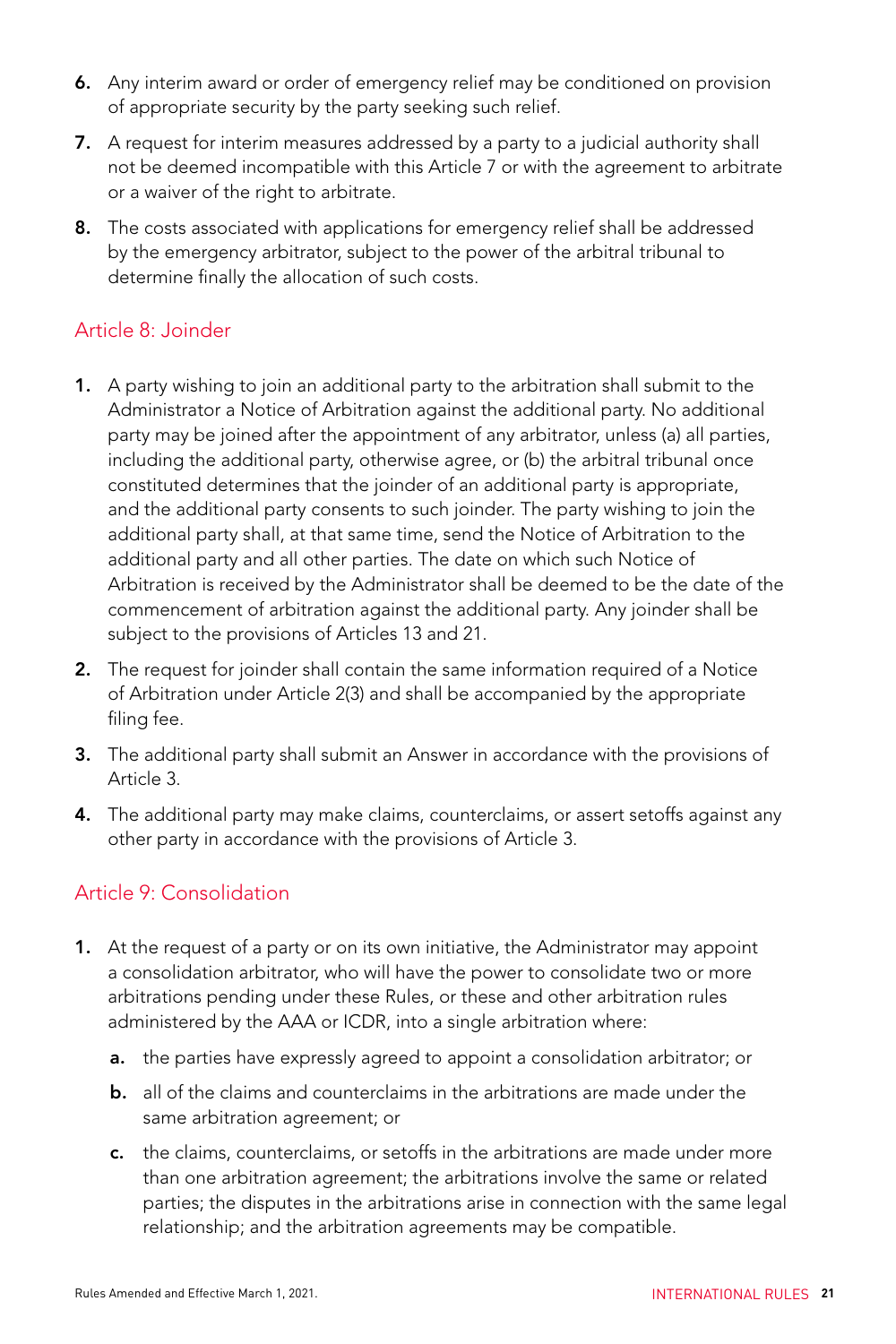- 2. A consolidation arbitrator shall be appointed as follows:
	- a. The Administrator shall notify the parties in writing of its intention to appoint a consolidation arbitrator and invite the parties to agree upon a procedure for the appointment of a consolidation arbitrator.
	- b. If the parties have not within 15 days of such notice agreed upon a procedure for appointment of a consolidation arbitrator, the Administrator shall appoint the consolidation arbitrator.
	- c. Absent the agreement of all parties, the consolidation arbitrator shall not be an arbitrator who is appointed to any pending arbitration subject to potential consolidation under this Article.
	- d. The provisions of Articles 14-16 of these Rules shall apply to the appointment of the consolidation arbitrator.
- 3. In deciding whether to consolidate, the consolidation arbitrator shall consult the parties, may consult the arbitral tribunal(s), and may take into account all relevant circumstances, including:
	- a. applicable law;
	- **b.** whether one or more arbitrators have been appointed in more than one of the arbitrations and, if so, whether the same or different persons have been appointed;
	- c. the progress already made in the arbitrations;
	- d. whether the arbitrations raise common issues of law and/or facts; and
	- e. whether the consolidation of the arbitrations would serve the interests of justice and efficiency.
- 4. The consolidation arbitrator may order that any or all arbitrations subject to potential consolidation be stayed pending a ruling on a request for consolidation.
- 5. When arbitrations are consolidated, they shall be consolidated into the arbitration that commenced first, unless otherwise agreed by all parties or the consolidation arbitrator decides otherwise.
- 6. Where the consolidation arbitrator decides to consolidate an arbitration with one or more other arbitrations, each party in those arbitrations shall be deemed to have waived its right to appoint an arbitrator. The consolidation arbitrator may revoke the appointment of any arbitrators and may select one of the previously-appointed tribunals to serve in the consolidated proceeding. The Administrator shall, as necessary, complete the appointment of the tribunal in the consolidated proceeding. Absent the agreement of all parties, the consolidation arbitrator shall not be appointed in the consolidated proceedings.
- 7. The decision as to consolidation, which need not include a statement of reasons, shall be rendered within 15 days of the date for final submissions on consolidation.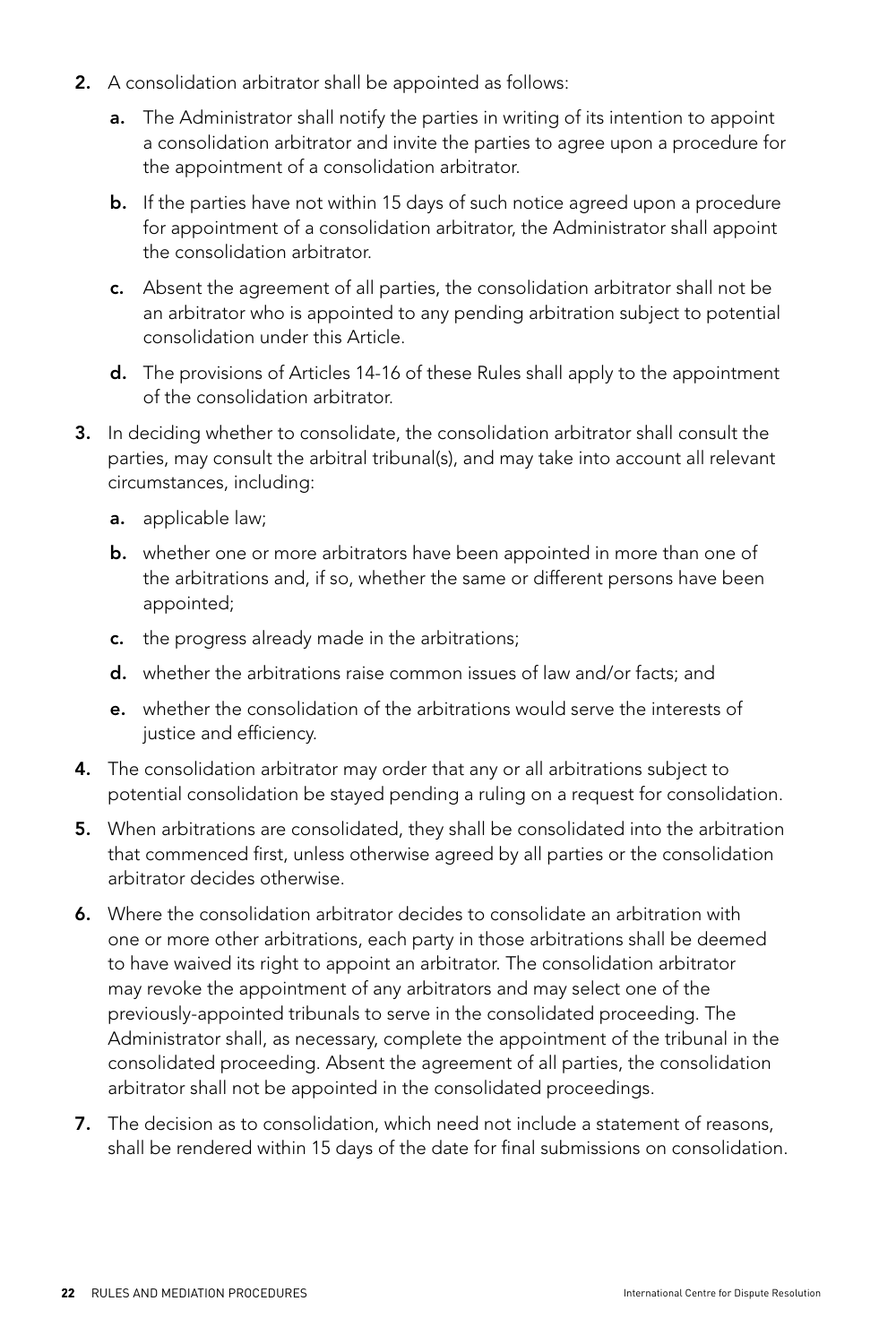# <span id="page-22-0"></span>Article 10: Amendment or Supplement of Claim, Counterclaim, or Defense

Any party may amend or supplement its claim, counterclaim, setoff, or defense unless the arbitral tribunal considers it inappropriate to allow such amendment or supplement because of the party's delay in making it, prejudice to the other parties, or any other circumstances. A party may not amend or supplement a claim or counterclaim if the amendment or supplement would fall outside the scope of the agreement to arbitrate. The tribunal may permit an amendment or supplement subject to an award of costs and/or the payment of filing fees as determined by the Administrator.

#### Article 11: Notices

- 1. Unless otherwise agreed by the parties or ordered by the arbitral tribunal, all notices and written communications may be transmitted by any means of communication that allows for a record of its transmission, including email, mail, courier, fax, or other written forms of electronic communication addressed to the party or its representative at its last- known address, or by personal service.
- 2. For the purpose of calculating a period of time under these Rules, such period shall begin to run on the day following the day when a notice is made. If the last day of such period is an official holiday at the place received, the period is extended until the first business day that follows. Official holidays occurring during the running of the period of time are included in calculating the period.

#### The Tribunal

#### Article 12: Number of Arbitrators

If the parties have not agreed on the number of arbitrators, one arbitrator shall be appointed unless the Administrator determines that three arbitrators are appropriate because of the size, complexity, or other circumstances of the case.

#### Article 13: Appointment of Arbitrators

- 1. The parties may agree upon any procedure for appointing arbitrators and shall inform the Administrator as to such procedure. In the absence of party agreement as to the method of appointment, the Administrator may use the ICDR list method as provided in Article 13(6).
- 2. The parties may agree to select arbitrators, with or without the assistance of the Administrator. When such selections are made, the parties shall take into account the arbitrators' availability to serve and shall notify the Administrator so that a Notice of Appointment can be communicated to the arbitrators, together with a copy of these Rules.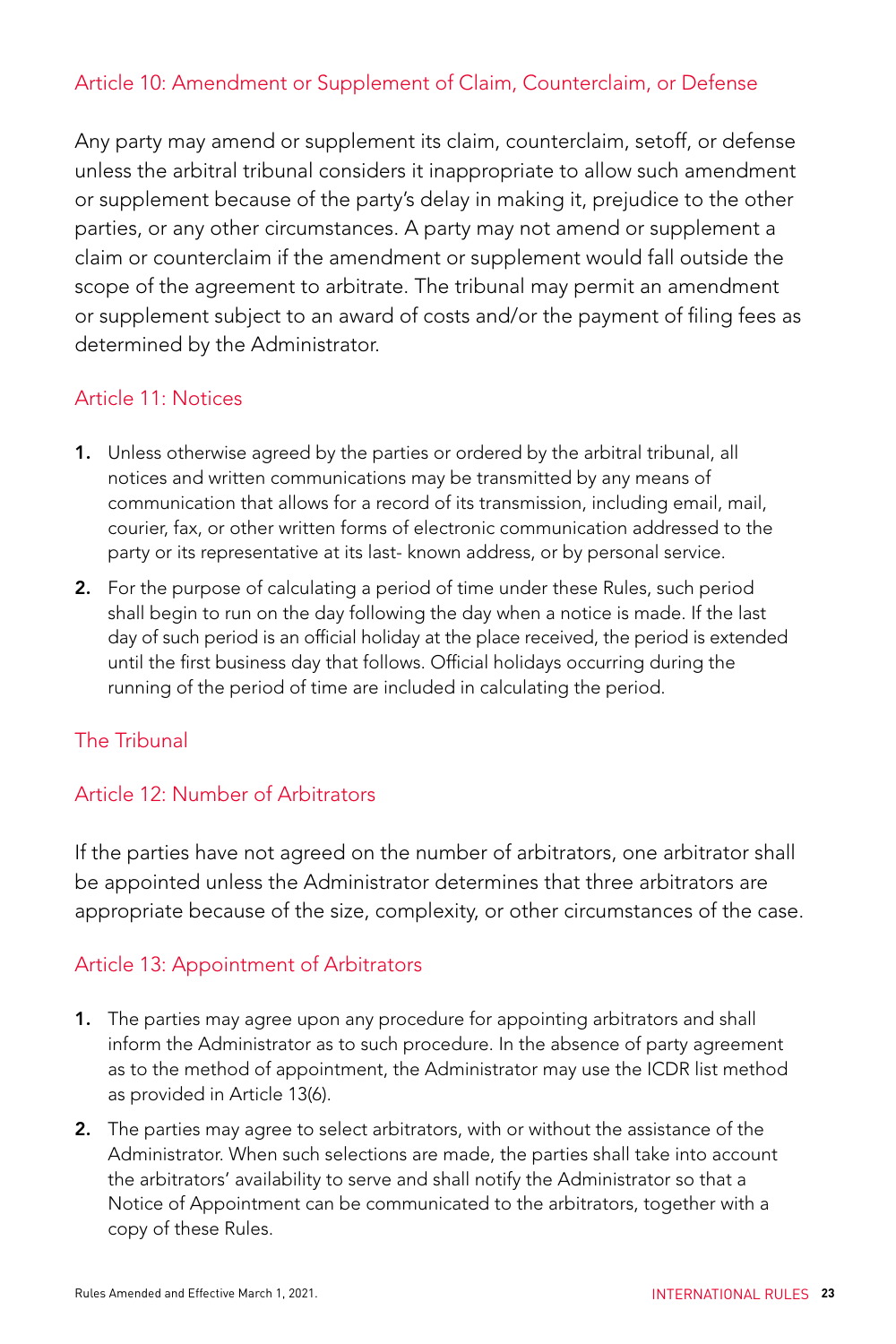- <span id="page-23-0"></span>3. If within 45 days after the commencement of the arbitration, all parties have not agreed on a procedure for appointing the arbitrator(s) or have not agreed on the selection of the arbitrator(s), the Administrator shall, at the written request of any party, appoint the arbitrator(s).Where the parties have agreed upon a procedure for selecting the arbitrator(s), but all appointments have not been made within the time limits provided by that procedure, the Administrator shall, at the written request of any party, perform all functions provided for in that procedure that remain to be performed.
- 4. In making appointments, the Administrator shall, after inviting consultation with the parties, endeavor to appoint suitable arbitrators, taking into account their availability to serve. At the request of any party or on its own initiative, the Administrator may appoint or submit a list(s) including nationals of a country other than that of any of the parties.
- 5. If there are more than two parties to the arbitration, the Administrator may appoint all arbitrators unless the parties have agreed otherwise no later than 45 days after the commencement of the arbitration.
- 6. If the parties have not selected an arbitrator(s) and have not agreed upon any other method of appointment, the Administrator, at its discretion, may appoint the arbitrator(s) in the following manner using the ICDR list method. The Administrator shall send simultaneously to each party an identical list of names of persons for consideration as arbitrator(s). The parties are encouraged to agree to an arbitrator(s) from the submitted list and shall advise the Administrator of their agreement. If, after receipt of the list, the parties are unable to agree upon an arbitrator(s), each party shall have 15 days from the transmittal date in which to strike names objected to, number the remaining names in order of preference, and return the list to the Administrator. The parties are not required to exchange selection lists. If a party does not return the list within the time specified, all persons named therein shall be deemed acceptable. From among the persons who have been approved on the parties' lists, and in accordance with the designated order of mutual preference, the Administrator shall invite an arbitrator(s) to serve. If the parties fail to agree on any of the persons listed, or if acceptable arbitrators are unable or unavailable to act, or if for any other reason the appointment cannot be made from the submitted lists, the Administrator shall have the power to make the appointment without the submission of additional lists. The Administrator shall, if necessary, designate the presiding arbitrator in consultation with the tribunal.
- **7.** The appointment of an arbitrator is effective upon receipt by the Administrator of the Administrator's Notice of Appointment completed and signed by the arbitrator.

#### Article 14: Impartiality and Independence of Arbitrator

1. Arbitrators acting under these Rules shall be impartial and independent and shall act in accordance with these Rules, the terms of the Notice of Appointment provided by the Administrator, and with *The Code of Ethics for Arbitrators in Commercial Disputes.*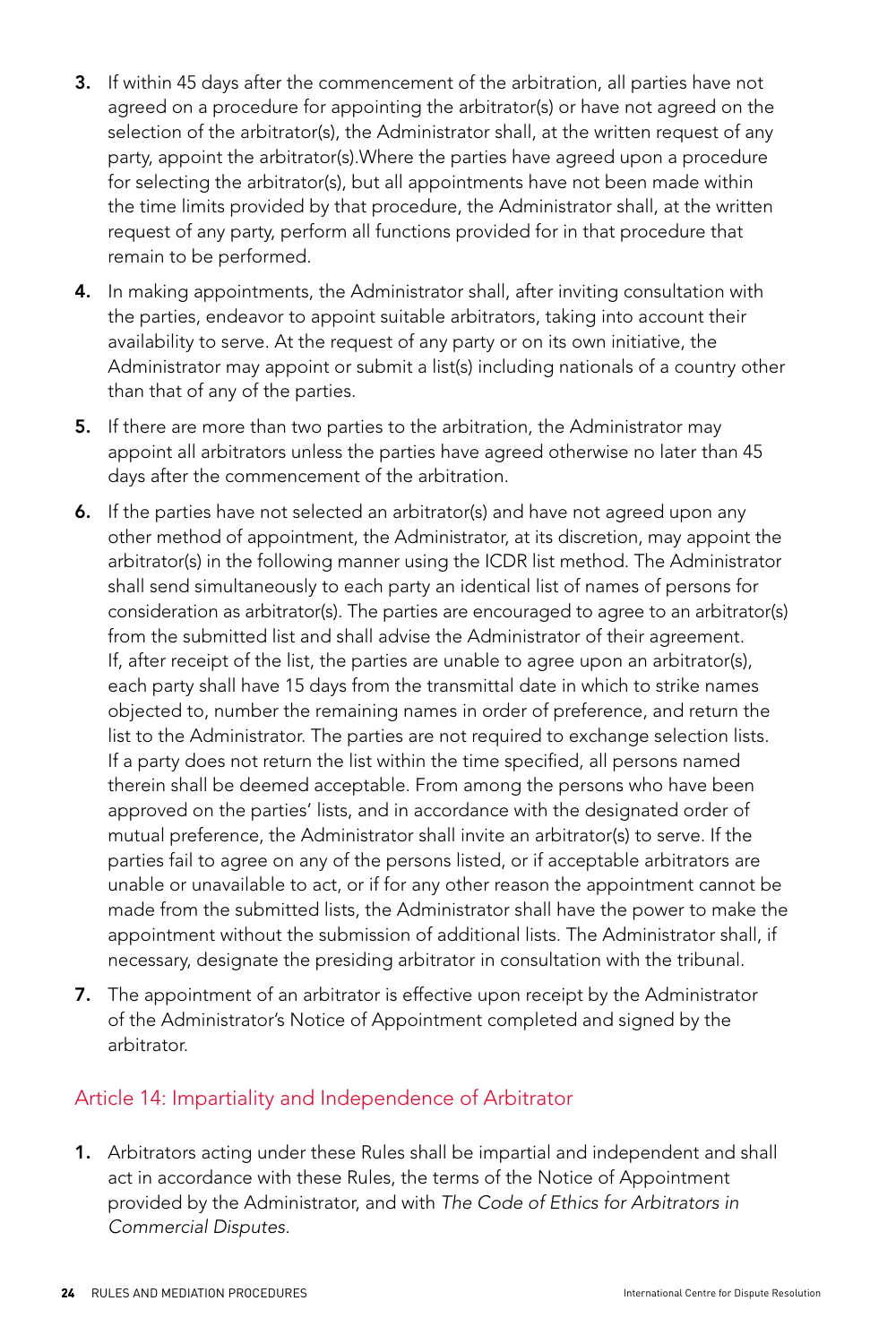- <span id="page-24-0"></span>2. Upon accepting appointment, an arbitrator shall sign the Notice of Appointment provided by the Administrator affirming that the arbitrator is available to serve and is independent and impartial. The arbitrator shall disclose any circumstances that may give rise to justifiable doubts as to the arbitrator's impartiality or independence and any other relevant facts the arbitrator wishes to bring to the attention of the parties.
- 3. If, at any stage during the arbitration, circumstances arise that may give rise to such doubts, an arbitrator or party shall promptly disclose such information to all parties and to the Administrator. Upon receipt of such information from an arbitrator or a party, the Administrator shall communicate it to all parties and to the tribunal.
- 4. Disclosure by an arbitrator or party does not necessarily indicate belief by the arbitrator or party that the disclosed information gives rise to justifiable doubts as to the arbitrator's impartiality or independence.
- 5. Failure of a party to disclose any circumstances that may give rise to justifiable doubts as to an arbitrator's impartiality or independence within a reasonable period after the party becomes aware of such information constitutes a waiver of the right to challenge an arbitrator based on those circumstances.
- 6. No party or anyone acting on its behalf shall have any *ex parte* communication relating to the case with any arbitrator, or with any candidate for party-appointed arbitrator, except to advise the candidate of the general nature of the controversy and of the anticipated proceedings and to discuss the candidate's qualifications, availability, or impartiality and independence in relation to the parties, or to discuss the suitability of candidates for selection as a presiding arbitrator where the parties or party-appointed arbitrators are to participate in that selection. No party or anyone acting on its behalf shall have any *ex parte* communication relating to the case with any candidate for presiding arbitrator.
- 7. On the application of a party, or on its own initiative after consulting the parties, the tribunal may require the parties to disclose:
	- a. Whether any non-party (such as a third-party funder or an insurer) has undertaken to pay or to contribute to the cost of a party's participation in the arbitration, and if so, to identify the person or entity concerned and to describe the nature of the undertaking.
	- **b.** Whether any non-party (such as a funder, insurer, parent company, or ultimate beneficial owner) has an economic interest in the outcome of the arbitration, and if so, to identify the person or entity concerned and to describe the nature of the interest.

# Article 15: Challenge of an Arbitrator

1. A party may challenge an arbitrator whenever circumstances exist that give rise to justifiable doubts as to the arbitrator's impartiality, or independence, or for failing to perform the arbitrator's duties. Unless a shorter time period is otherwise agreed by the parties, specified by law, or determined by the Administrator, a party shall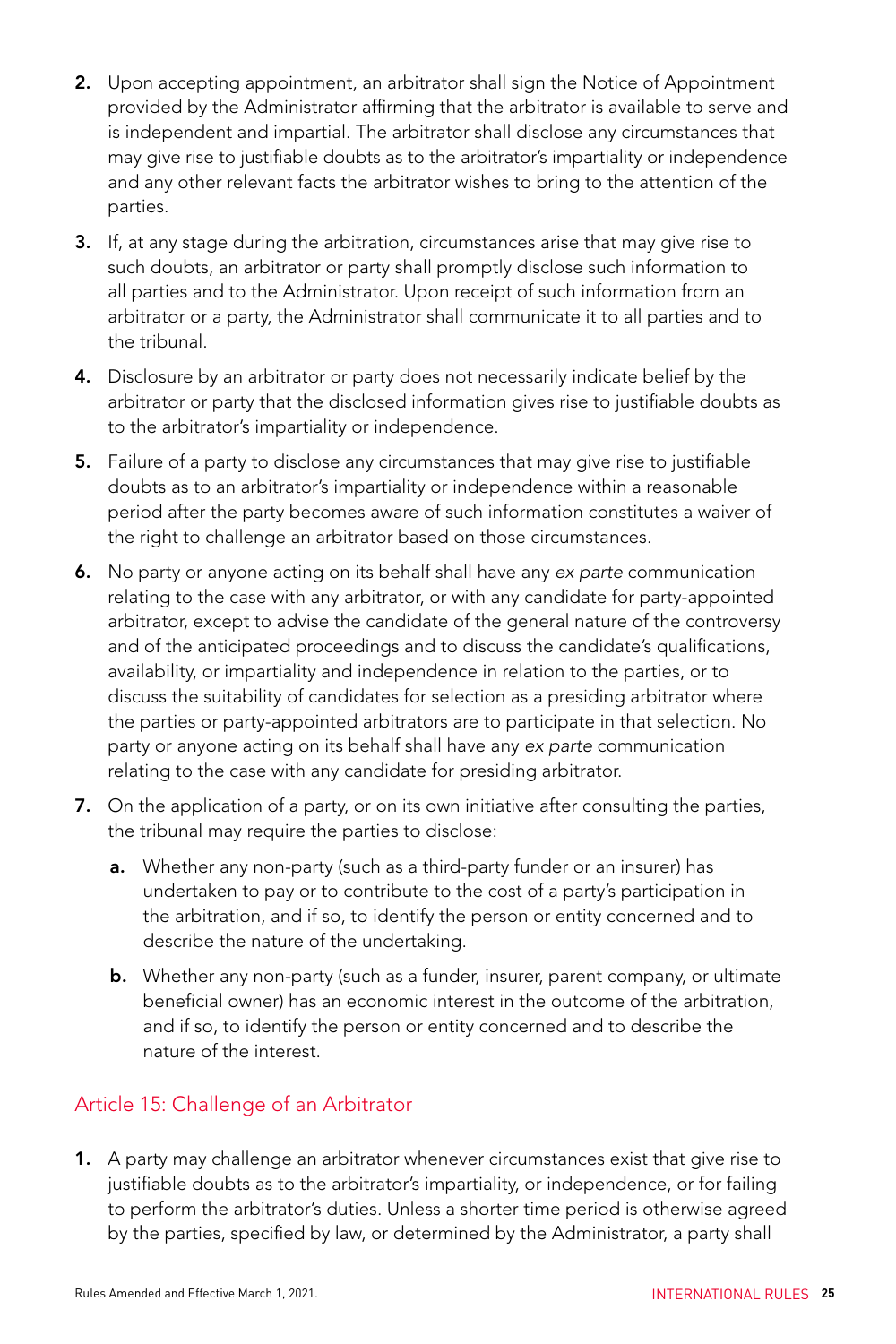<span id="page-25-0"></span>send a written notice of the challenge to the Administrator within 15 days after being notified of the appointment of the arbitrator or within 15 days after the circumstances giving rise to the challenge become known to that party. The challenge shall state in writing the reasons for the challenge. The party shall not send this notice to any member of the arbitral tribunal.

- 2. Upon receipt of such a challenge, the Administrator shall notify the other party of the challenge and give such party an opportunity to respond. The Administrator shall not send the notice of challenge to any member of the tribunal but shall notify the tribunal that a challenge has been received, without identifying the party challenging. When an arbitrator has been challenged by a party, the other party may agree to the acceptance of the challenge and, if there is agreement, the arbitrator shall be removed. The Administrator may advise the challenged arbitrator of the challenge and request information from the challenged arbitrator relating to the challenge. The challenged arbitrator, after consultation with the Administrator, also may withdraw in the absence of such agreement. In neither case does withdrawal imply acceptance of the validity of the grounds for the challenge.
- 3. If the other party does not agree to the challenge or the challenged arbitrator does not withdraw, the Administrator shall make the decision on the challenge.
- 4. The Administrator, on its own initiative, may remove an arbitrator for failing to perform or if the arbitrator becomes incapable of performing the duties of an arbitrator.

#### Article 16: Replacement of an Arbitrator

- 1. If an arbitrator withdraws, is incapable of performing the duties of an arbitrator, or is removed for any reason, and the office becomes vacant, a substitute arbitrator, if needed, shall be appointed pursuant to the provisions of Article 13, unless the parties otherwise agree.
- 2. If a substitute arbitrator is appointed under this Article, unless the parties otherwise agree the arbitral tribunal shall determine at its sole discretion whether all or part of the case shall be repeated.
- 3. If an arbitrator on a three-person arbitral tribunal fails to participate in the arbitration for any reason, and unless otherwise agreed to by the parties, the two other arbitrators shall have the power in their sole discretion to continue the arbitration and to make any decision, ruling, order, or award, notwithstanding the failure of the third arbitrator to participate. In determining whether to continue the arbitration or to render any decision, ruling, order, or award without the participation of an arbitrator, the two other arbitrators shall take into account the stage of the arbitration, the reason, if any, expressed by the third arbitrator for such non-participation and such other matters as they consider appropriate in the circumstances of the case.
- 4. In the event that the two other arbitrators do not agree to continue the arbitration without the participation of the third arbitrator, the Administrator on proof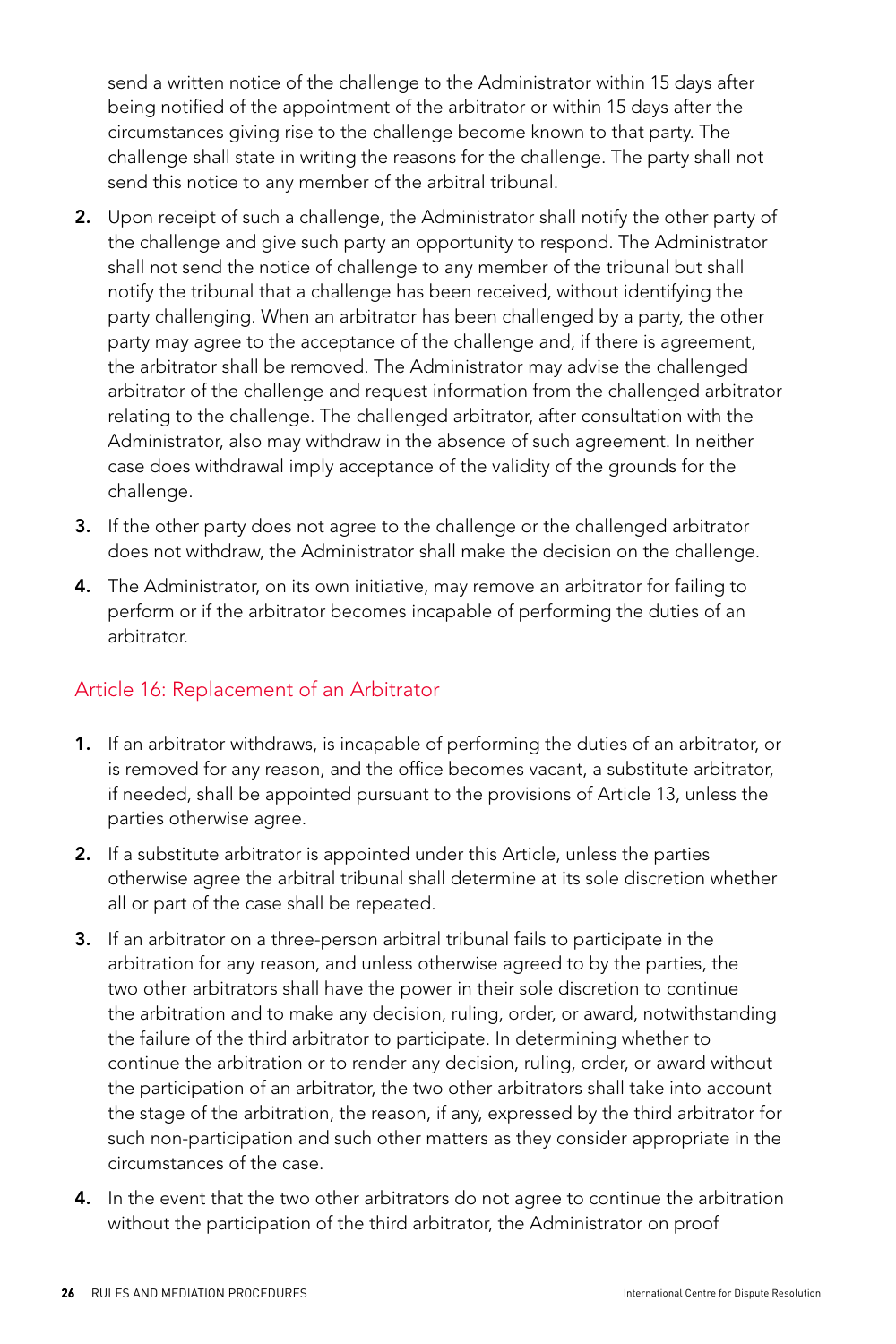<span id="page-26-0"></span>satisfactory to it shall declare the office vacant, and a substitute arbitrator shall be appointed pursuant to the provisions of Article 13, unless the parties otherwise agree.

# Article 17: Arbitral Tribunal Secretary

The tribunal may, with the consent of the parties, appoint an arbitral tribunal secretary, who will serve in accordance with ICDR guidelines.

#### General Conditions

#### Article 18: Party Representation

Any party may be represented in the arbitration. The names, addresses, telephone numbers, fax numbers, and email addresses of representatives shall be communicated in writing to the other party and to the Administrator. Unless instructed otherwise by the Administrator, once the arbitral tribunal has been established, the parties or their representatives may communicate in writing directly with the tribunal with simultaneous copies to the other party and, unless otherwise instructed by the Administrator, to the Administrator. The conduct of party representatives shall be in accordance with such guidelines as the ICDR may issue on the subject.

#### Article 19: Place of Arbitration

- **1.** If the parties do not agree on the place of arbitration by a date established by the Administrator, the Administrator may initially determine the place of arbitration, subject to the power of the arbitral tribunal to determine finally the place of arbitration within 45 days after its constitution.
- 2. The tribunal may meet at any location it deems appropriate for any purpose, including to conduct hearings, hold conferences, hear witnesses, inspect property or documents, or deliberate, and, if done elsewhere than the place of arbitration, the arbitration shall be deemed conducted at the place of arbitration and any award shall be deemed made at the place of arbitration.

#### Article 20: Language

If the parties have not agreed otherwise, the language(s) of the arbitration shall be the language(s) of the documents containing the arbitration agreement, subject to the power of the arbitral tribunal to determine otherwise. The tribunal may order that any documents delivered in another language shall be accompanied by a translation into the language(s) of the arbitration.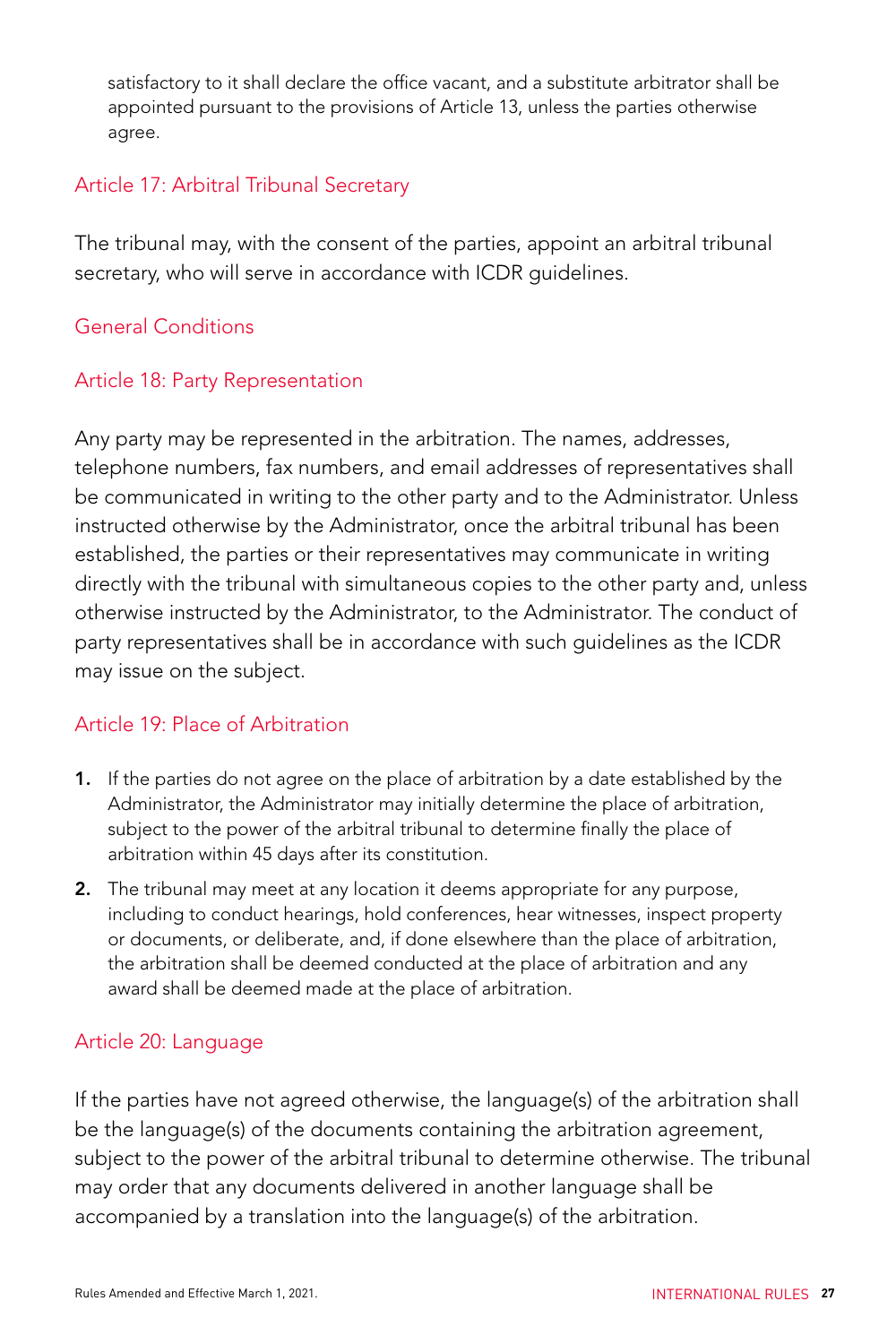## <span id="page-27-0"></span>Article 21: Arbitral Jurisdiction

- 1. The arbitral tribunal shall have the power to rule on its own jurisdiction, including any objections with respect to arbitrability, to the existence, scope, or validity of the arbitration agreement(s), or with respect to whether all of the claims, counterclaims, and setoffs made in the arbitration may be determined in a single arbitration, without any need to refer such matters first to a court.
- 2. The tribunal shall have the power to determine the existence or validity of a contract of which an arbitration clause forms a part. Such an arbitration clause shall be treated as an agreement independent of the other terms of the contract. A decision by the tribunal that the contract is null and void shall not for that reason alone render invalid the arbitration clause.
- **3.** A party must object to the jurisdiction of the tribunal or to arbitral jurisdiction respecting the admissibility of a claim, counterclaim, or setoff no later than the filing of the Answer, as provided in Article 3, to the claim, counterclaim, or setoff that gives rise to the objection. The tribunal may extend such time limit and may rule on any objection under this Article as a preliminary matter or as part of the final award.
- 4. Issues regarding arbitral jurisdiction raised prior to the constitution of the tribunal shall not preclude the Administrator from proceeding with administration and shall be referred to the tribunal once constituted for determination.

# Article 22: Conduct of Proceedings

- 1. Subject to these Rules, the arbitral tribunal may conduct the arbitration in whatever manner it considers appropriate, provided that the parties are treated with equality and that each party has the right to be heard and is given a fair opportunity to present its case.
- 2. The tribunal shall conduct the proceedings with a view to expediting the resolution of the dispute. The tribunal may, promptly after being constituted, conduct a procedural hearing with the parties for the purpose of organizing, scheduling, and agreeing to procedures, including the setting of deadlines for any submissions by the parties. In establishing procedures for the case, the tribunal and the parties may consider how technology, including video, audio, or other electronic means, could be used to increase the efficiency and economy of the proceedings.
- 3. At the procedural hearing, the tribunal shall discuss with the parties cybersecurity, privacy, and data protection to provide for an appropriate level of security and compliance in connection with the proceeding.
- 4. The tribunal may decide preliminary issues, bifurcate proceedings, direct the order of proof, exclude cumulative or irrelevant testimony or other evidence, and direct the parties to focus their presentations on issues whose resolution could dispose of all or part of the case.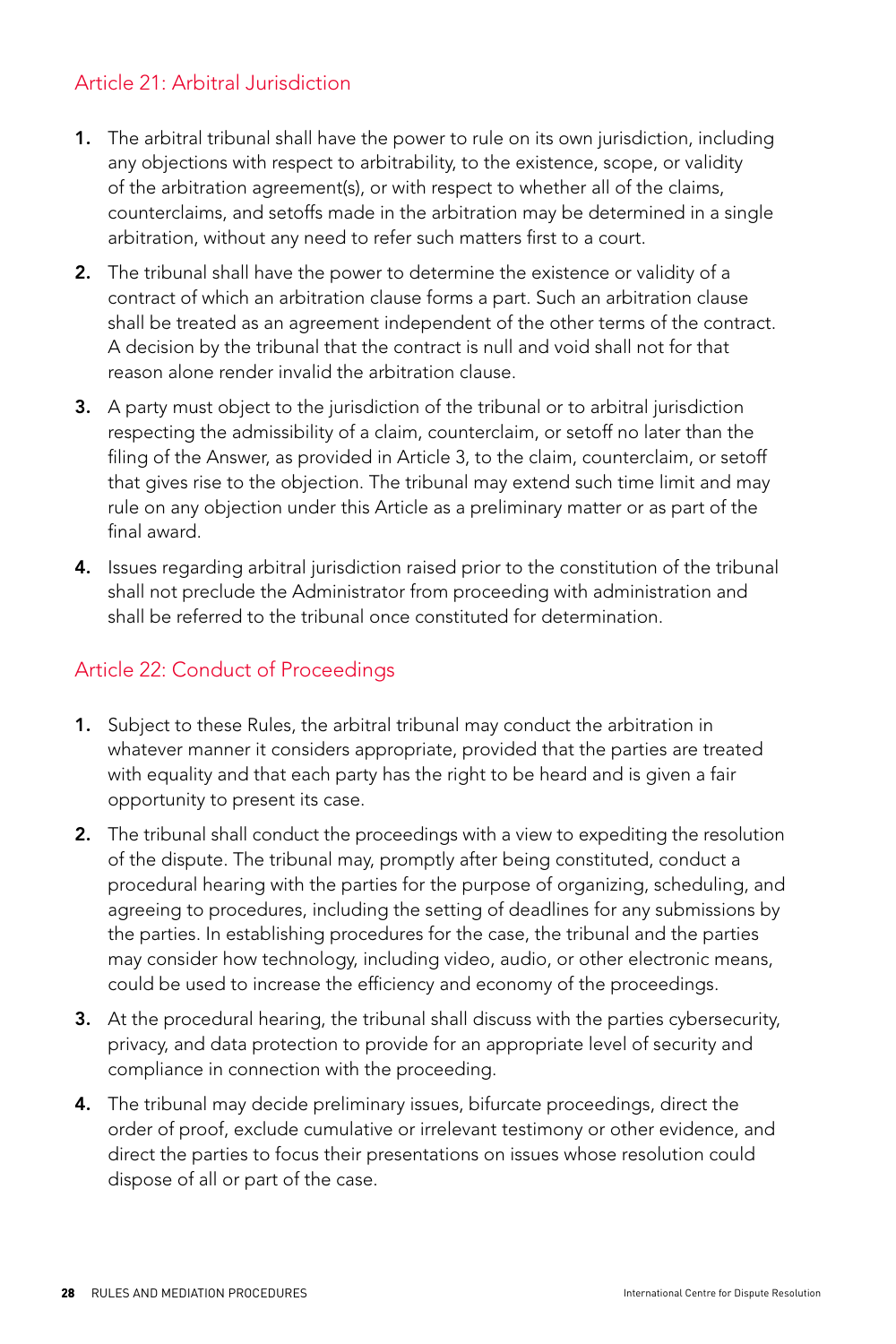- <span id="page-28-0"></span>5. At any time during the proceedings, the tribunal may order the parties to produce documents, exhibits, or other evidence it deems necessary or appropriate. Unless the parties agree otherwise in writing, the tribunal shall apply Article 24.
- 6. Documents or information submitted to the tribunal by one party shall at the same time be transmitted by that party to all parties and, unless instructed otherwise by the Administrator, to the Administrator.
- 7. The tribunal shall determine the admissibility, relevance, materiality, and weight of the evidence.
- 8. The parties shall make every effort to avoid unnecessary delay and expense in the arbitration. The arbitral tribunal may allocate costs, draw adverse inferences, and take such additional steps as are necessary to protect the efficiency and integrity of the arbitration.

# Article 23: Early Disposition

- 1. A party may request leave from the arbitral tribunal to submit an application for disposition of any issue presented by any claim or counterclaim in advance of the hearing on the merits ("early disposition"). The tribunal shall allow a party to submit an application for early disposition if it determines that the application (a) has a reasonable possibility of succeeding, (b) will dispose of, or narrow, one or more issues in the case, and (c) that consideration of the application is likely to be more efficient or economical than leaving the issue to be determined with the merits.
- 2. Each party shall have the right to be heard and a fair opportunity to present its case regarding whether or not such application should be heard and, if permission to make the application is given, whether early disposition should be granted.
- 3. The arbitral tribunal shall have the power to make any order or award in connection with the early disposition of any issue presented by any claim or counterclaim that the tribunal deems necessary or appropriate. The tribunal shall provide reasoning for any award.

# Article 24: Exchange of Information

- 1. The arbitral tribunal shall manage the exchange of information between the parties with a view to maintaining efficiency and economy. The tribunal and the parties should endeavor to avoid unnecessary delay and expense while at the same time avoiding surprise, assuring equality of treatment, and safeguarding each party's opportunity to present its claims and defenses fairly.
- 2. The parties may provide the tribunal with their views on the appropriate level of information exchange for each case, but the tribunal retains final authority. To the extent that the parties wish to depart from this Article, they may do so only by written agreement and in consultation with the tribunal.
- 3. The parties shall exchange all documents upon which each intends to rely on a schedule set by the tribunal.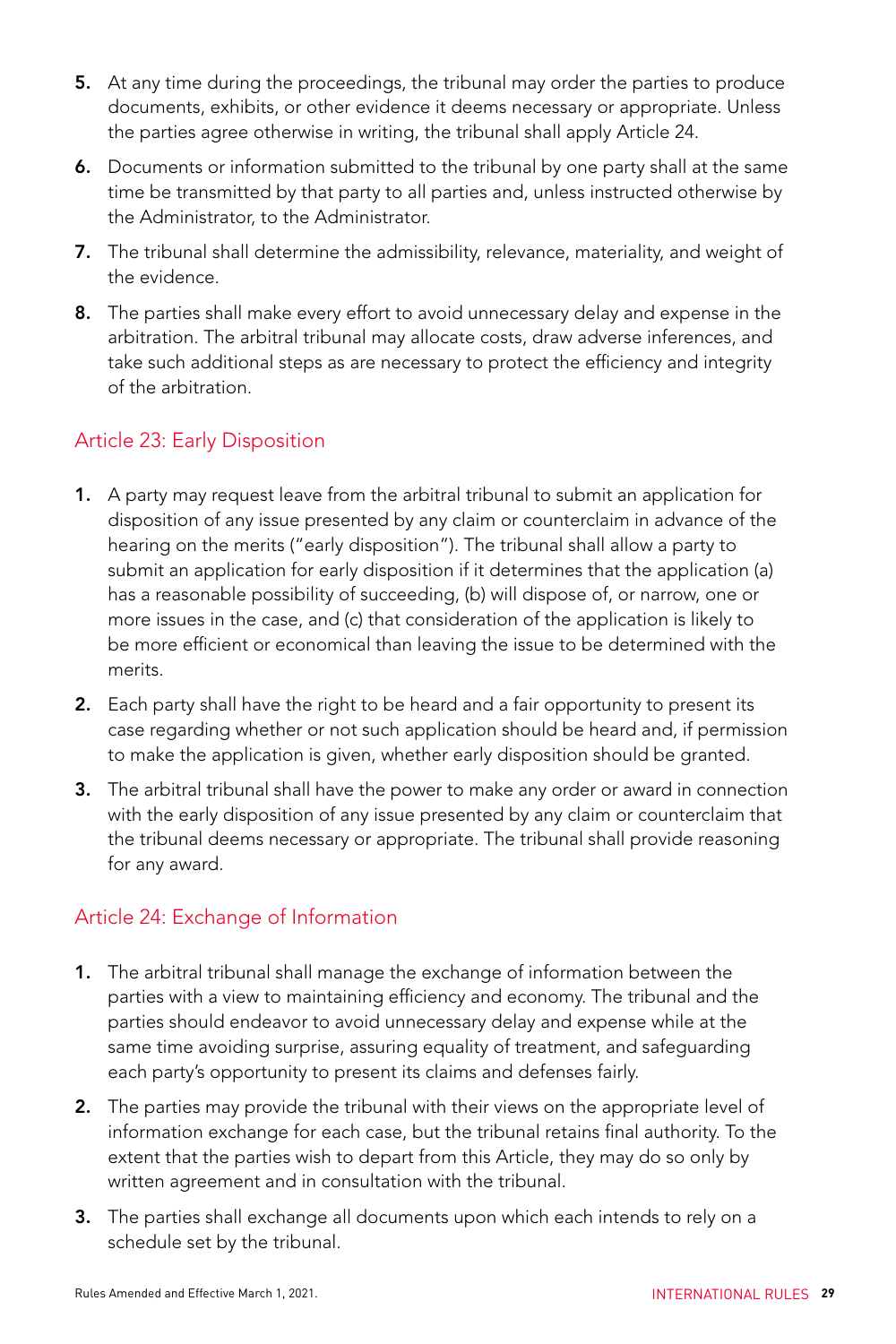- <span id="page-29-0"></span>4. The tribunal may, upon application, require a party to make available to another party documents in that party's possession not otherwise available to the party seeking the documents, that are reasonably believed to exist and to be relevant and material to the outcome of the case. Requests for documents shall contain a description of specific documents or classes of documents, along with an explanation of their relevance and materiality to the outcome of the case.
- 5. The tribunal may condition any exchange of information subject to claims of commercial or technical confidentiality on appropriate measures to protect such confidentiality.
- 6. When documents to be exchanged are maintained in electronic form, the party in possession of such documents may make them available in the form (which may be paper copies) most convenient and economical for it, unless the tribunal determines, on application, that there is a compelling need for access to the documents in a different form. Requests for documents maintained in electronic form should be narrowly focused and structured to make searching for them as economical as possible. The tribunal may direct testing or other means of focusing and limiting any search.
- **7.** The tribunal may, on application, require a party to permit inspection on reasonable notice of relevant premises or objects.
- 8. In resolving any dispute about pre-hearing exchanges of information, the tribunal shall require a requesting party to justify the time and expense that its request may involve and may condition granting such a request on the payment of part or all of the cost by the party seeking the information. The tribunal may also allocate the costs of providing information among the parties, either in an interim order or in an award.
- 9. In the event a party fails to comply with an order for information exchange, the tribunal may draw adverse inferences and may take such failure into account in allocating costs.
- 10. Depositions, interrogatories, and requests to admit as developed for use in U.S. court procedures generally are not appropriate procedures for obtaining information in an arbitration under these Rules.

#### Article 25: Privilege

The arbitral tribunal shall take into account applicable principles of privilege, such as those involving the confidentiality of communications between a lawyer and client. When the parties, their counsel, or their documents would be subject under applicable law to different rules, the tribunal should, to the extent possible, apply the same rule to all parties, giving preference to the rule that provides the highest level of protection.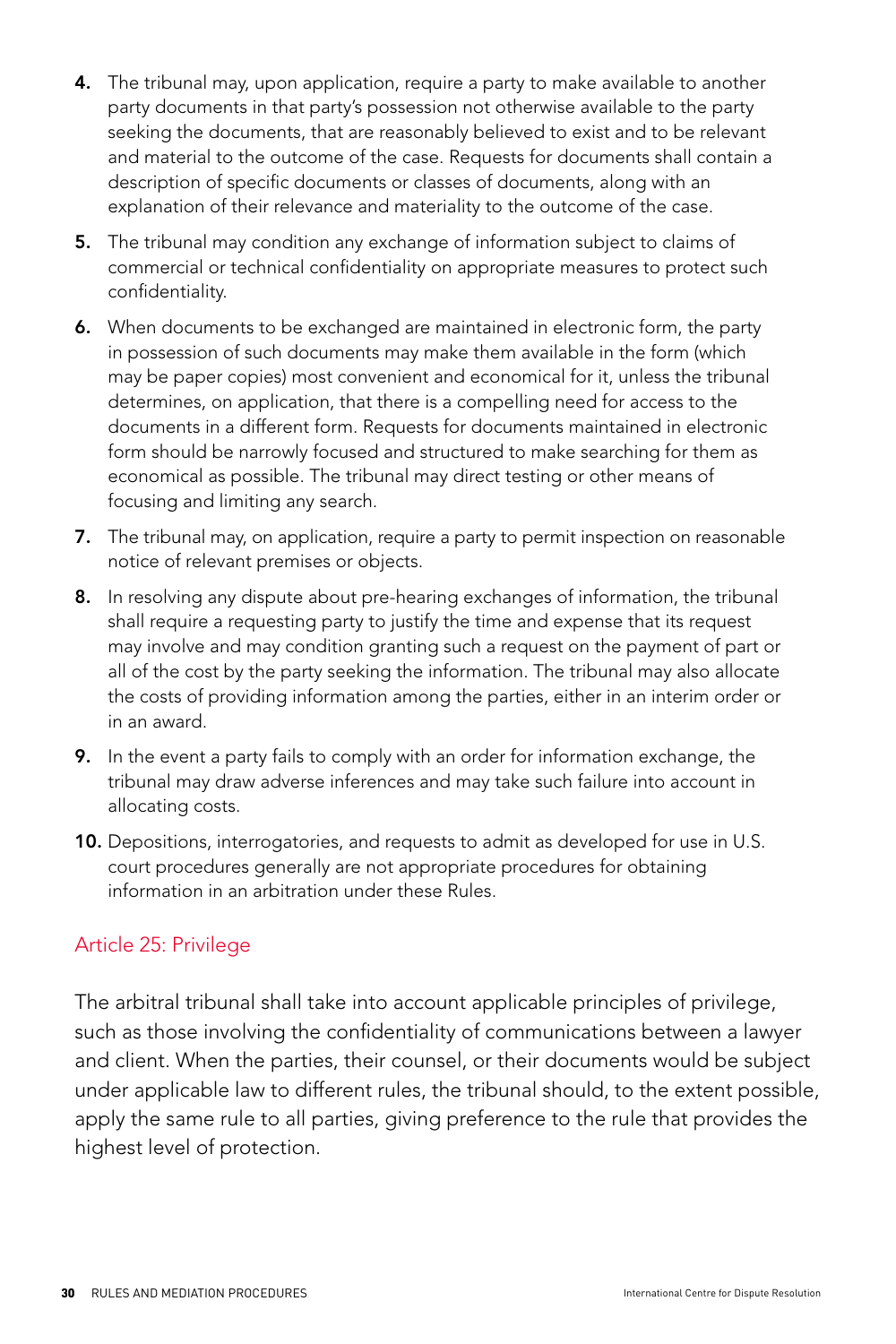# <span id="page-30-0"></span>Article 26: Hearing

- 1. The arbitral tribunal shall give the parties reasonable notice of the date, time, and place of any oral hearing.
- 2. A hearing or a portion of a hearing may be held by video, audio, or other electronic means when: (a) the parties so agree; or (b) the tribunal determines, after allowing the parties to comment, that doing so would be appropriate and would not compromise the rights of any party to a fair process. The tribunal may at any hearing direct that witnesses be examined through means that do not require their physical presence.
- 3. The tribunal shall determine the manner in which witnesses are examined and who shall be present during witness examination.
- 4. Unless otherwise agreed by the parties or directed by the tribunal, evidence of witnesses should be presented in the form of written statements signed by them. In accordance with a schedule set by the tribunal, each party shall notify the tribunal and the other parties of the names of any witnesses who have presented a witness statement whom it requests to examine. The tribunal may require any witness to appear at a hearing. If a witness whose appearance has been requested fails to appear without valid excuse as determined by the tribunal, the tribunal may make such order it deems appropriate, which may include reducing the weight to be given to the statement(s) or disregarding such statement(s).
- 5. At least 15 days before the hearings, each party shall give the tribunal and the other parties the names and contact information of any witnesses it intends to present, the subject of their testimony, and the languages in which such witnesses will give their testimony.
- 6. Hearings are private unless the parties agree otherwise or the law provides to the contrary.

#### Article 27: Interim Measures

- 1. At the request of any party, the arbitral tribunal may order or award any interim or conservatory measures it deems necessary, including injunctive relief and measures for the protection or conservation of property.
- 2. Such interim measures may take the form of an interim order or award, and the tribunal may require security for the costs of such measures.
- 3. A request for interim measures addressed by a party to a judicial authority shall not be deemed incompatible with the agreement to arbitrate or a waiver of the right to arbitrate.
- 4. The arbitral tribunal may allocate costs associated with applications for interim relief in any interim order or award or in the final award.
- **5.** An application for emergency relief prior to the constitution of the arbitral tribunal may be made as provided for in Article 7.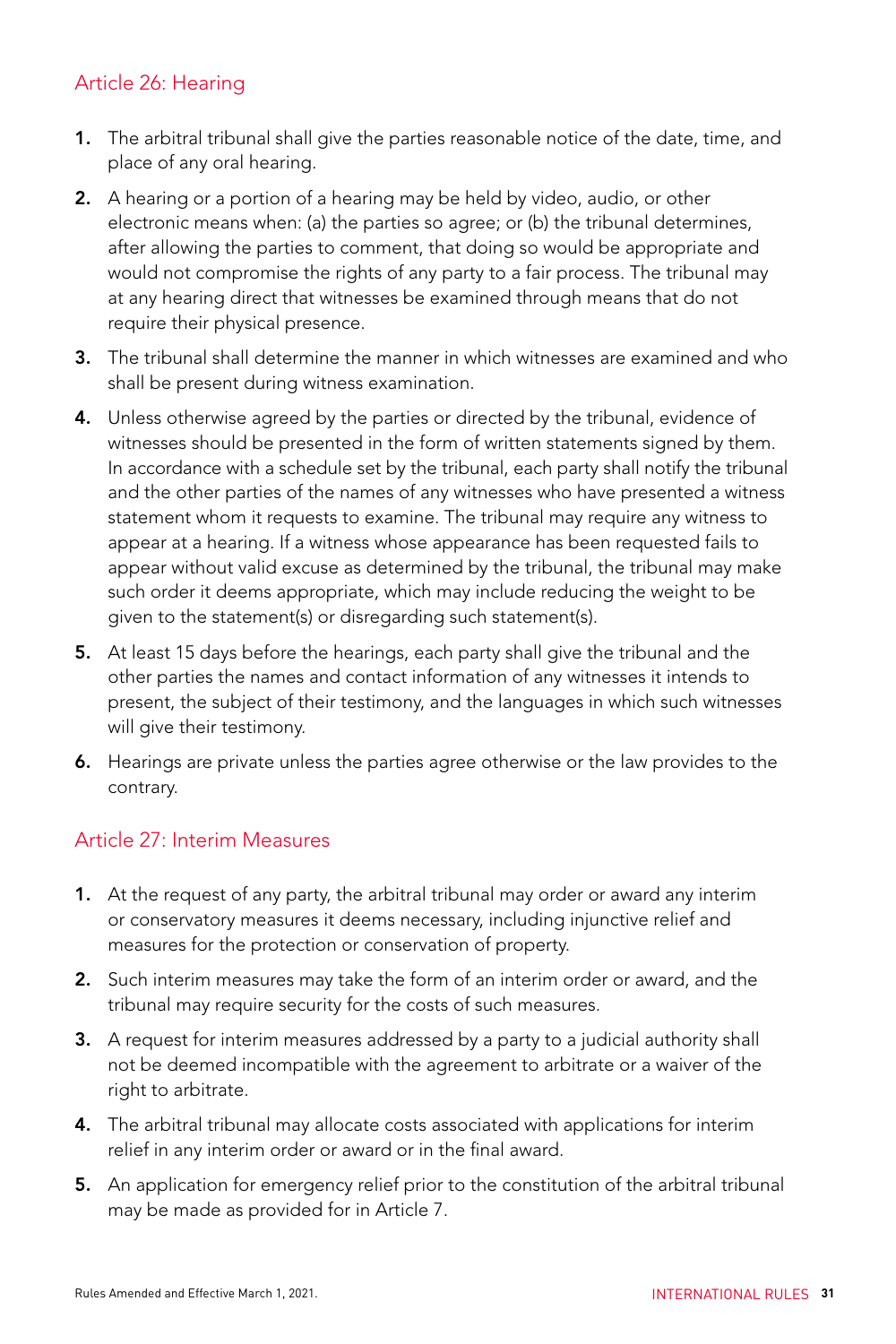## <span id="page-31-0"></span>Article 28: Tribunal-Appointed Expert

- 1. The arbitral tribunal, after consultation with the parties, may appoint one or more independent experts to report to it, in writing, on issues designated by the tribunal and communicated to the parties.
- 2. The parties shall provide such an expert with any relevant information or produce for inspection any relevant documents or goods that the expert may require. Any dispute between a party and the expert as to the relevance of the requested information or goods shall be referred to the tribunal for decision.
- 3. Upon receipt of an expert's report, the tribunal shall send a copy of the report to all parties and shall give the parties an opportunity to express, in writing, their opinion of the report. A party may examine any document on which the expert has relied in such a report.
- **4.** At the request of any party, the tribunal shall give the parties an opportunity to question the expert at a hearing. At this hearing, parties may present expert witnesses to testify on the points at issue.

## Article 29: Default

- 1. If a party fails to submit an Answer in accordance with Article 3, the arbitral tribunal may proceed with the arbitration.
- 2. If a party, duly notified under these Rules, fails to appear at a hearing without showing sufficient cause for such failure, the tribunal may proceed with the hearing.
- 3. If a party, duly invited or ordered to produce evidence or take any other steps in the proceedings, fails to do so within the time established by the tribunal without showing sufficient cause for such failure, the tribunal may make the award on the evidence before it.

# Article 30: Closure of Hearing

- 1. The arbitral tribunal may ask the parties if they have any further submissions and upon receiving negative replies or if satisfied that the record is complete, the tribunal may declare the arbitral hearing closed.
- 2. The tribunal on its own motion, or upon application of a party, may reopen the arbitral hearing at any time before the award is made.

#### Article 31: Waiver

A party who knows of any non-compliance with any provision or requirement of the Rules or the arbitration agreement, and proceeds with the arbitration without promptly stating an objection in writing, waives the right to object.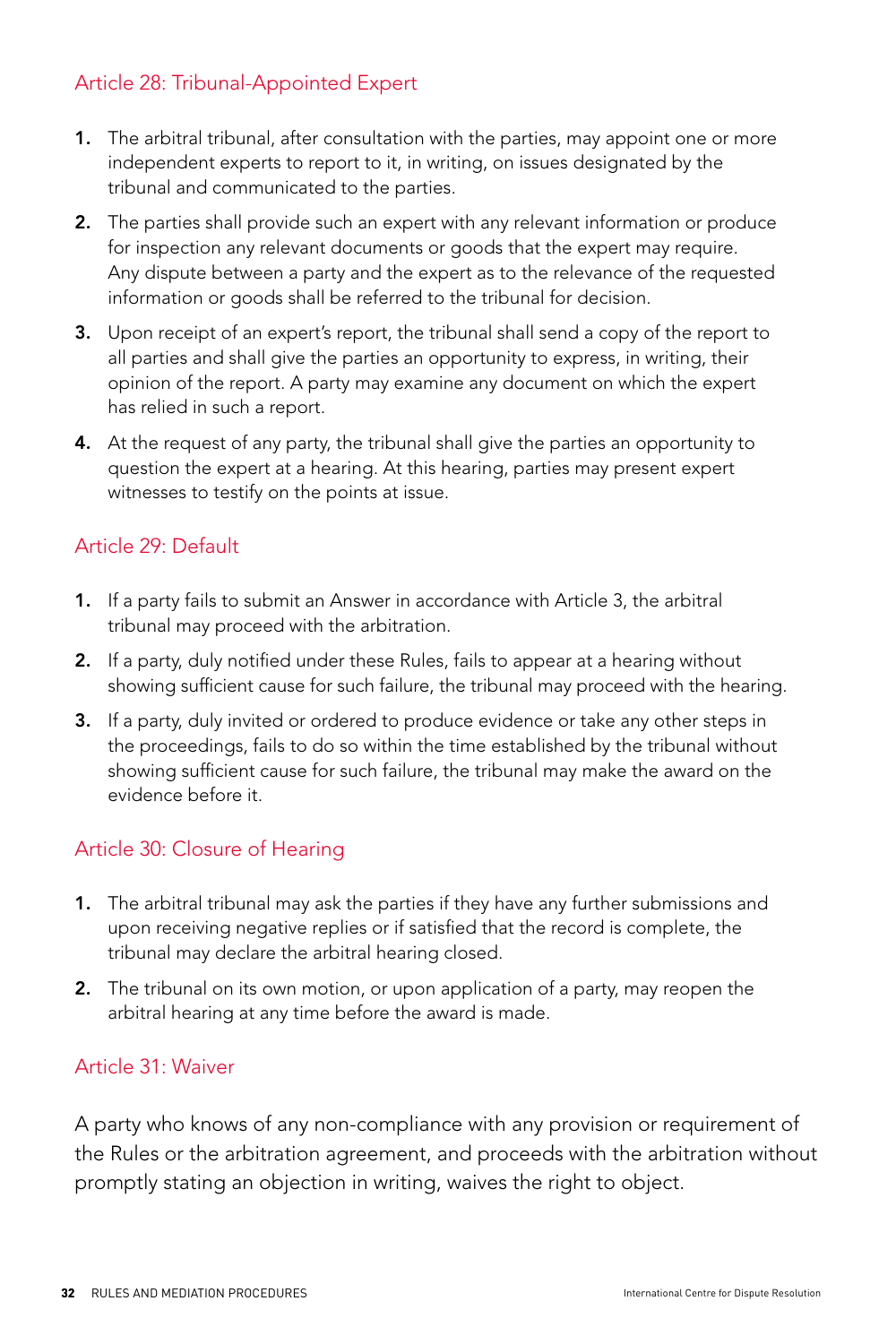## <span id="page-32-0"></span>Article 32: Awards, Orders, Decisions and Rulings

- 1. In addition to making a final award, the arbitral tribunal may make interim, interlocutory, or partial awards, orders, decisions, and rulings.
- 2. When there is more than one arbitrator, any award, order, decision, or ruling of the tribunal shall be made by a majority of the arbitrators.
- **3.** When the parties or the tribunal so authorize, the presiding arbitrator may make orders, decisions, or rulings on questions of procedure, including exchanges of information, subject to revision by the tribunal.
- 4. An order or award may be signed electronically, unless (a) the applicable law requires a physical signature, (b) the parties agree otherwise, or (c) the arbitral tribunal or Administrator determines otherwise.

# Article 33: Time, Form, and Effect of the Award

- 1. Awards shall be made in writing by the arbitral tribunal and shall be final and binding on the parties. The tribunal shall make every effort to deliberate and prepare the award as quickly as possible after the hearing. Unless otherwise agreed by the parties, specified by law, or determined by the Administrator, the final award shall be made no later than 60 days from the date of the closing of the hearing pursuant to Article 30. The parties shall carry out any such award without delay and, absent agreement otherwise, waive irrevocably their right to any form of appeal, review, or recourse to any court or other judicial authority, insofar as such waiver can validly be made. The tribunal shall state the reasons upon which an award is based, unless the parties have agreed that no reasons need be given.
- 2. An award shall be signed by the arbitrator(s) and shall state the date on which the award was made and the place of arbitration pursuant to Article 19. Where there is more than one arbitrator and any of them fails to sign an award, the award shall include or be accompanied by a statement of the reason for the absence of such signature.
- 3. The award shall be transmitted in draft form by the tribunal to the Administrator. The award shall be communicated to the parties by the Administrator.
- 4. If applicable law requires an award to be filed or registered, the tribunal shall cause such requirement to be satisfied. It is the responsibility of the parties to bring such requirements or any other procedural requirements of the place of arbitration to the attention of the tribunal.

#### Article 34: Applicable Laws and Remedies

1. The arbitral tribunal shall apply the substantive law(s) or rules of law agreed by the parties as applicable to the dispute. Failing such an agreement by the parties, the tribunal shall apply such law(s) or rules of law as it determines to be appropriate.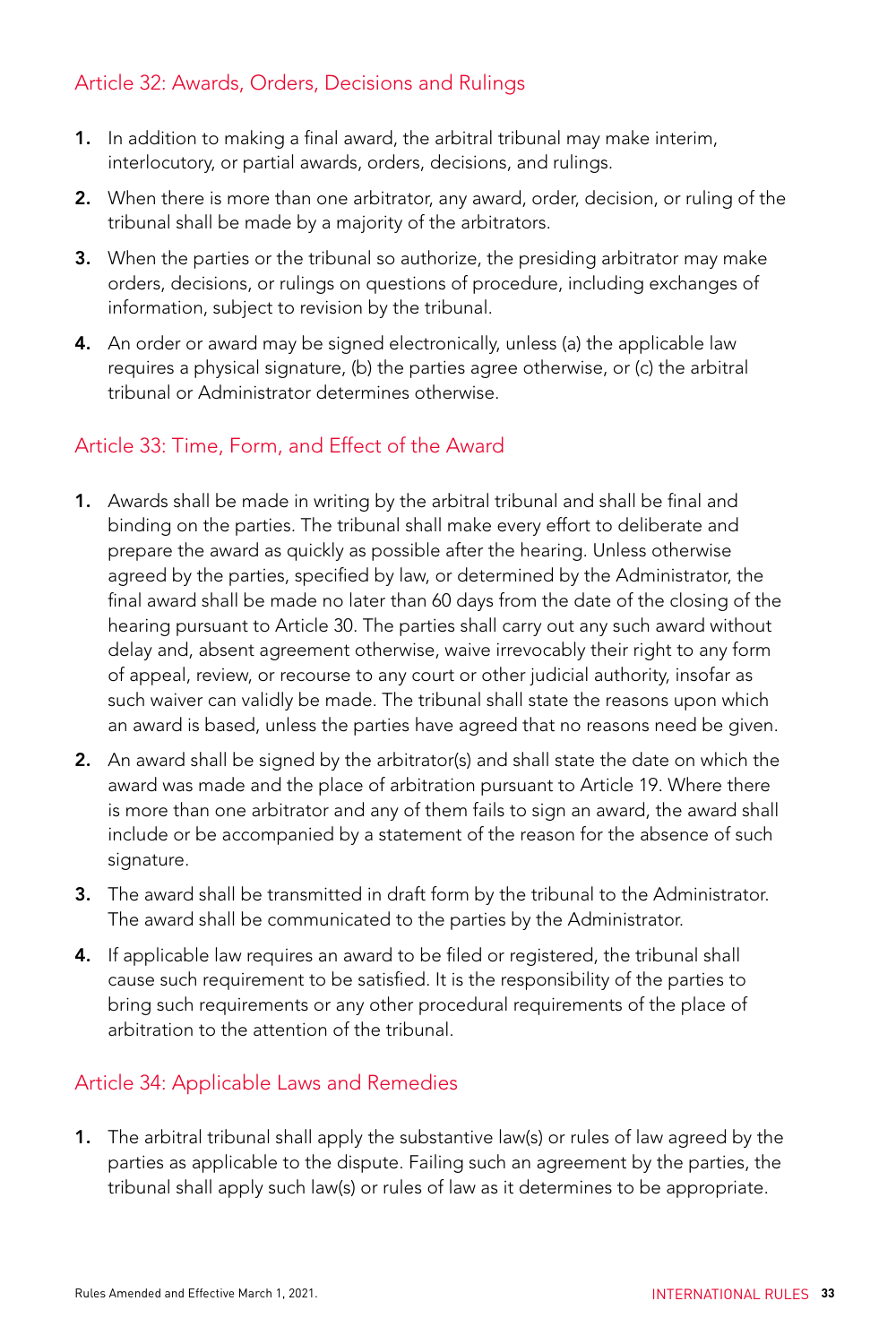- <span id="page-33-0"></span>2. In arbitrations involving the application of contracts, the tribunal shall decide in accordance with the terms of the contract and shall take into account usages of the trade applicable to the contract.
- 3. The tribunal shall not decide as *amiable compositeur* or *ex aequo et bono* unless the parties have expressly authorized it to do so.
- 4. A monetary award shall be in the currency or currencies of the contract unless the tribunal considers another currency more appropriate, and the tribunal may award such pre-award and post-award interest, simple or compound, as it considers appropriate, taking into consideration the contract and applicable law(s).
- 5. Unless the parties agree otherwise, the parties expressly waive and forego any right to punitive, exemplary, or similar damages unless any applicable law(s) requires that compensatory damages be increased in a specified manner. This provision shall not apply to an award of arbitration costs to a party to compensate for misconduct in the arbitration.

# Article 35: Settlement or Other Reasons for Termination

- 1. If the parties settle the dispute before a final award is made, the arbitral tribunal shall terminate the arbitration and, if requested by all parties, may record the settlement in the form of a consent award on agreed terms. The tribunal is not obliged to give reasons for such an award.
- 2. If continuation of the arbitration becomes unnecessary or impossible due to the non-payment of deposits required by the Administrator, the arbitration may be suspended or terminated as provided in Article 39(3).
- **3.** If continuation of the arbitration becomes unnecessary or impossible for any reason other than as stated in Sections 1 and 2 of this Article, the tribunal shall inform the parties of its intention to terminate the arbitration. The tribunal shall thereafter issue an order terminating the arbitration, unless a party raises justifiable grounds for objection.

#### Article 36: Interpretation and Correction of Award

- 1. Within 30 days after the receipt of an award, any party, with notice to the other party, may request the arbitral tribunal to interpret the award or correct any clerical, typographical, or computational errors or make an additional award as to claims, counterclaims, or setoffs presented but omitted from the award.
- 2. If the tribunal considers such a request justified after considering the contentions of the parties, it shall comply with such a request within 30 days after receipt of the parties' last submissions respecting the requested interpretation, correction, or additional award. Any interpretation, correction, or additional award made by the tribunal shall contain reasoning and shall form part of the award.
- **3.** The tribunal on its own initiative may, within 30 days of the date of the award, correct any clerical, typographical, or computational errors or make an additional award as to claims presented but omitted from the award.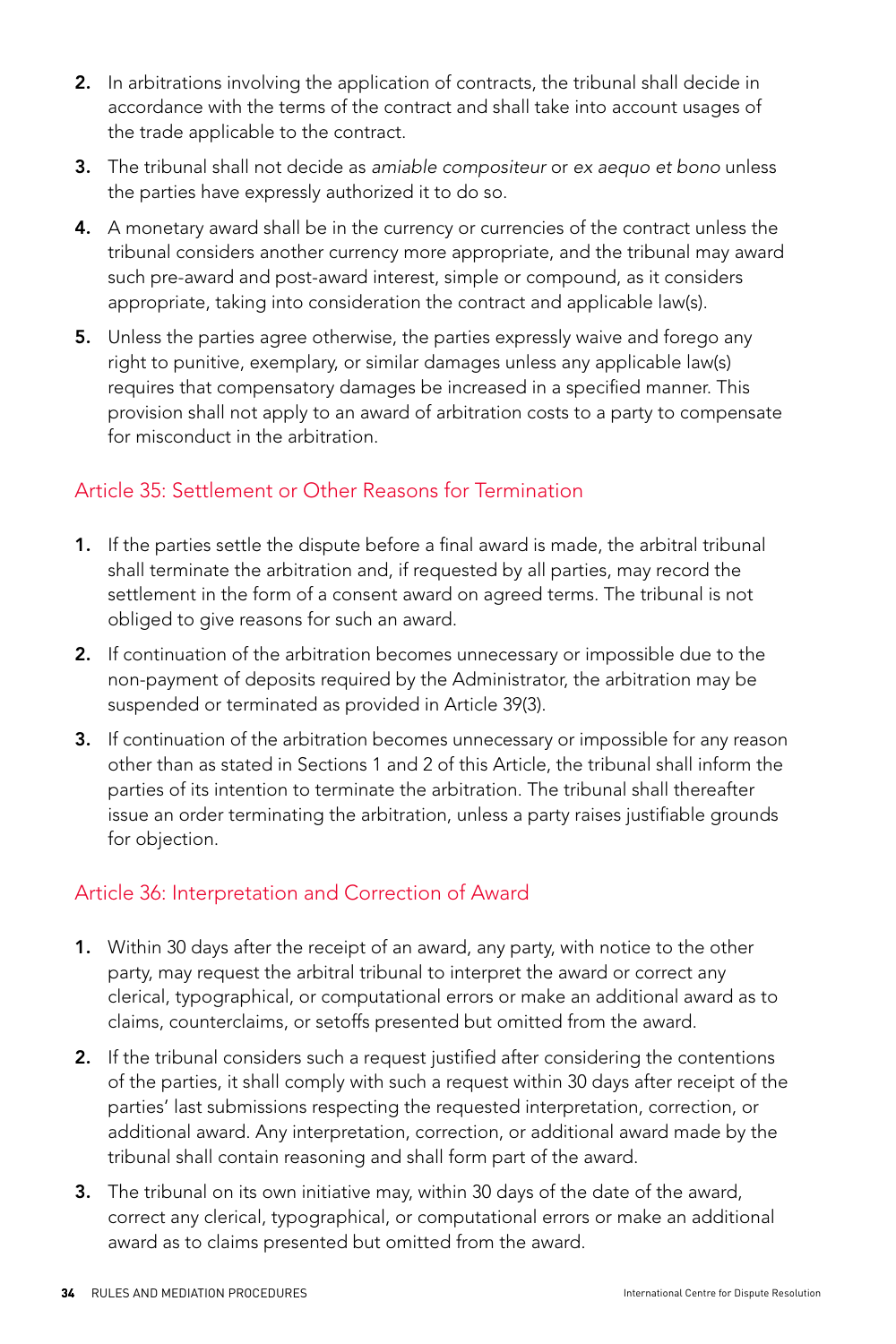<span id="page-34-0"></span>4. The parties shall be responsible for all costs associated with any request for interpretation, correction, or an additional award, and the tribunal may allocate such costs.

# Article 37: Costs of Arbitration

The arbitral tribunal shall fix the costs of arbitration in its award(s). The tribunal may allocate such costs among the parties if it determines that allocation is reasonable, taking into account the circumstances of the case.

Such costs may include:

- a. the fees and expenses of the arbitrators, including applicable taxes;
- **b.** the costs of any assistance required by the tribunal;
- c. the fees and expenses of the Administrator;
- d. the reasonable legal and other costs incurred by the parties;
- e. any costs incurred in connection with a request for interim or emergency relief pursuant to Articles 7 or 27;
- f. any costs incurred in connection with a request for consolidation pursuant to Article 9; and
- g. any costs associated with information exchange pursuant to Article 24.

#### Article 38: Fees and Expenses of Arbitral Tribunal

- 1. The fees and expenses of the arbitrators shall be reasonable in amount, taking into account the time spent by the arbitrators, the size and complexity of the case, and any other relevant circumstances.
- 2. As soon as practicable after the commencement of the arbitration, the Administrator shall designate an appropriate daily or hourly rate of compensation in consultation with the parties and all arbitrators, taking into account the arbitrators' stated rate of compensation and the size and complexity of the case.
- 3. Any dispute regarding the fees and expenses of the arbitrators shall be determined by the Administrator.

#### Article 39: Deposits

- 1. The Administrator may request that the parties deposit appropriate amounts as an advance for the costs referred to in Article 37.
- 2. During the course of the arbitration, the Administrator may request supplementary deposits from the parties.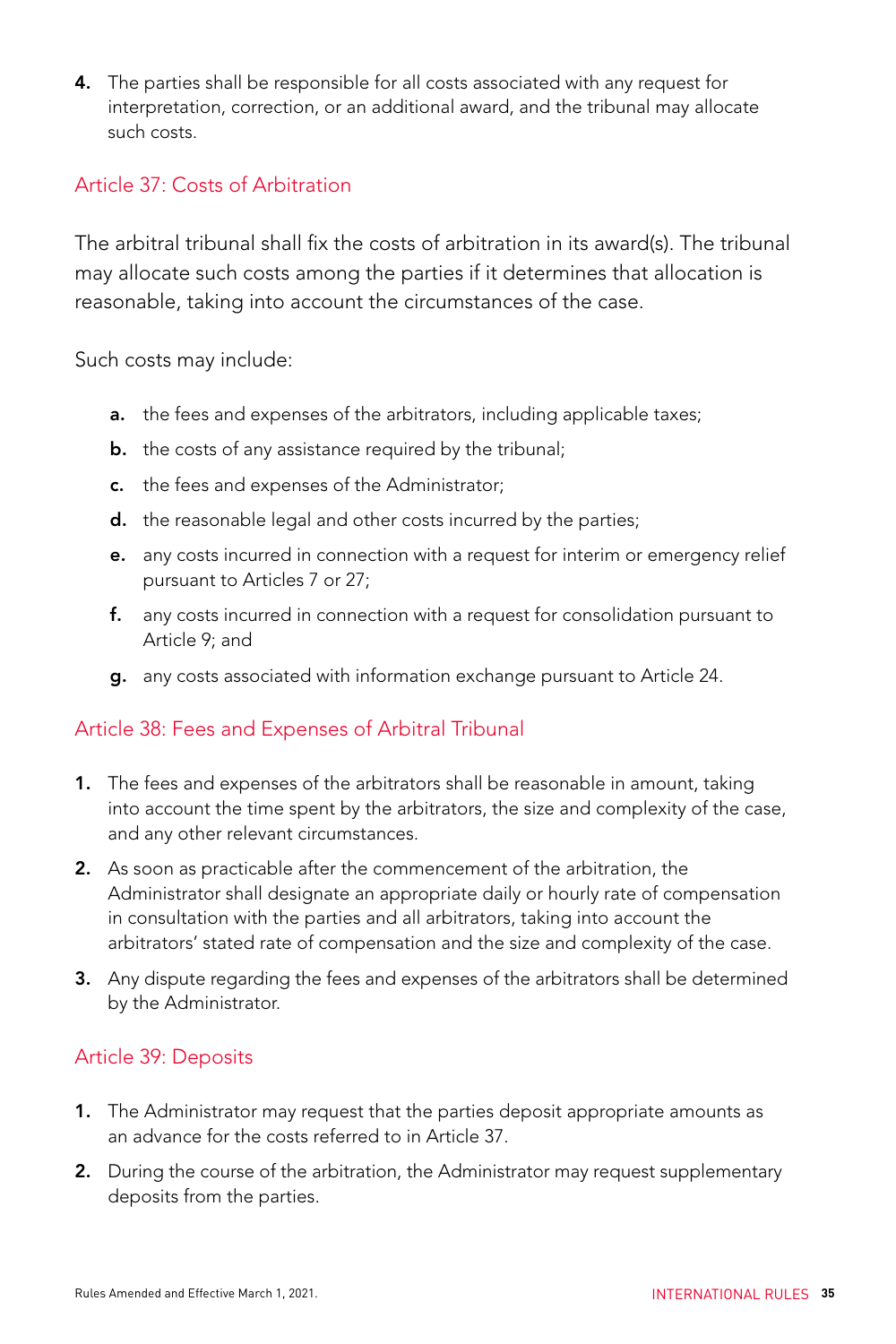- <span id="page-35-0"></span>3. Failure of a party asserting a claim or counterclaim to pay the required fees or deposits shall be deemed a withdrawal of the claim or counterclaim. In no event, however, shall a party be precluded from defending a claim or counterclaim.
- 4. If the deposits requested as referred to in Article 37(a) and 37(b) are not paid promptly and in full, the Administrator shall so inform the parties in order that one or more of them may make the required deposits. If any such deposit is made by one or more of the parties, the tribunal may, upon request, make a separate award in favor of the paying party(s) for recovery of the deposit, together with any interest.
- 5. If no party is willing to make the requested deposits, the arbitral tribunal may order the suspension or termination of the proceedings. If the tribunal has not yet been appointed, the Administrator may suspend or terminate the proceedings.
- 6. After the final award has been made, the Administrator shall render an accounting to the parties of the deposits received and return any unexpended balance to the parties.

# Article 40: Confidentiality

- 1. Confidential information disclosed during the arbitration by the parties or by witnesses shall not be divulged by an arbitrator or by the Administrator. Except as provided in Article 40.3, unless otherwise agreed by the parties or required by applicable law, the members of the arbitral tribunal and the Administrator shall keep confidential all matters relating to the arbitration or the award.
- 2. Unless the parties agree otherwise, the tribunal may make orders concerning the confidentiality of the arbitration or any matters in connection with the arbitration and may take measures for protecting trade secrets and confidential information.
- 3. An award may be made public only with the consent of all parties or as required by law, except that the Administrator may publish or otherwise make publicly available selected awards, orders, decisions, and rulings that have become public in the course of enforcement or otherwise.
- 4. The ICDR may also publish selected awards, orders, decisions, and rulings that have been edited to conceal the names of the parties and other identifying details unless a party has objected in writing to publication within 6 months from the date of the award.

# Article 41: Exclusion of Liability

The members of the arbitral tribunal, any emergency arbitrator appointed under Article 7, any consolidation arbitrator appointed under Article 9, any arbitral tribunal secretary, and the Administrator shall not be liable to any party for any act or omission in connection with any arbitration under these Rules, except to the extent that such a limitation of liability is prohibited by applicable law. The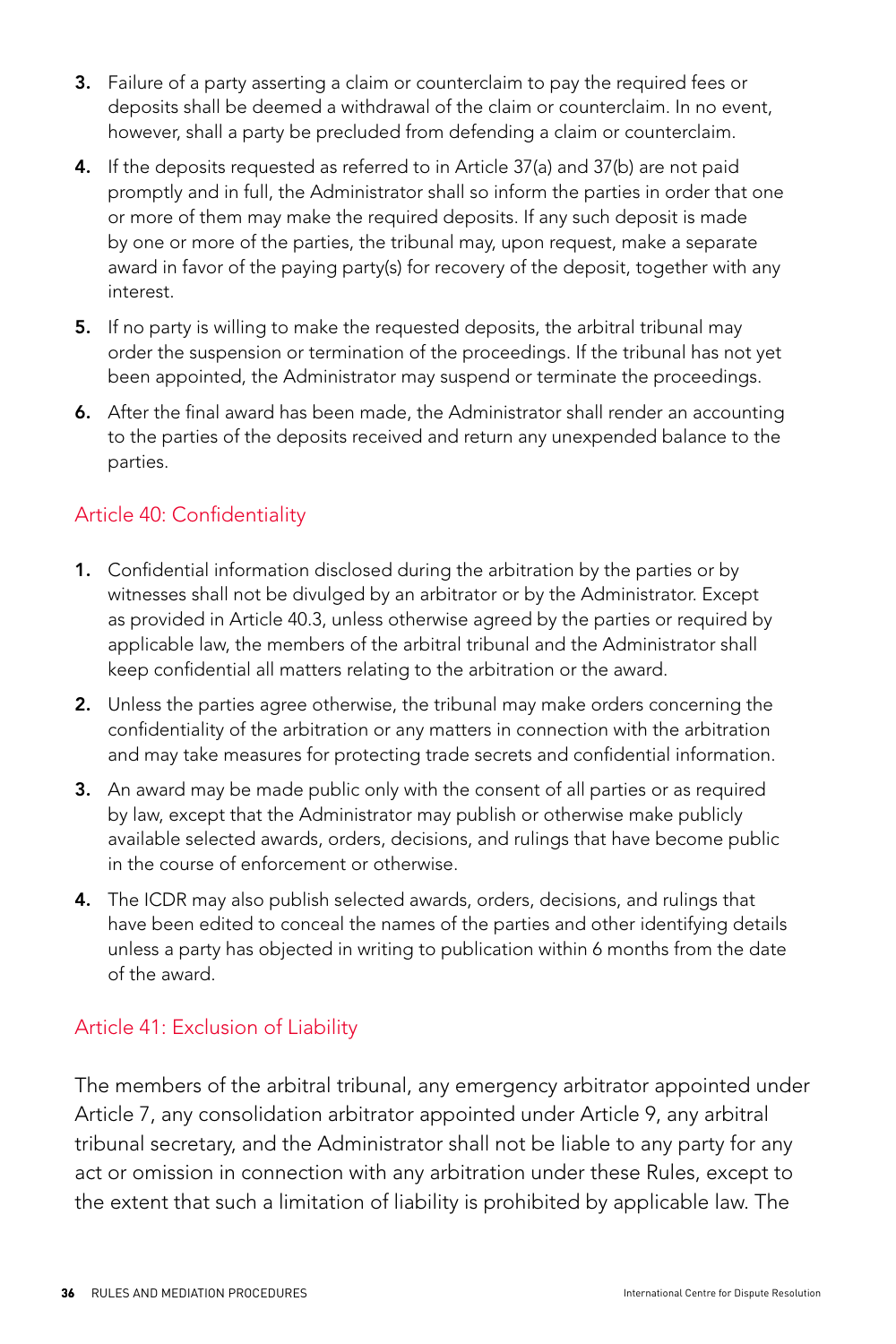<span id="page-36-0"></span>parties agree that no arbitrator, emergency arbitrator, consolidation arbitrator, or arbitral tribunal secretary, nor the Administrator shall be under any obligation to make any statement about the arbitration, and no party shall seek to make any of these persons a party or witness in any judicial or other proceedings relating to the arbitration.

## Article 42: Interpretation of Rules

The arbitral tribunal, any emergency arbitrator appointed under Article 7, and any consolidation arbitrator appointed under Article 9, shall interpret and apply these Rules insofar as they relate to their powers and duties. The Administrator shall interpret and apply all other Rules.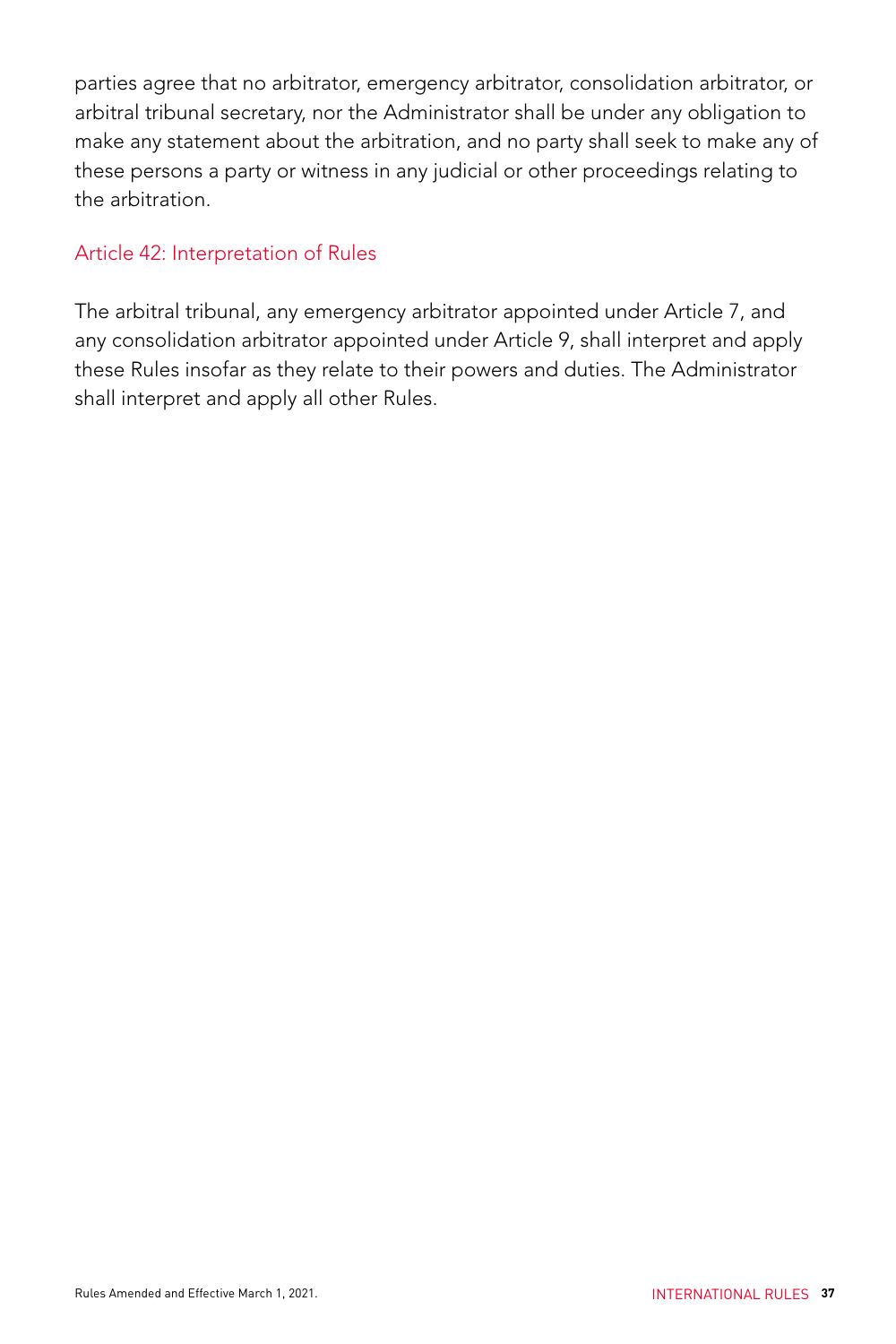# <span id="page-37-0"></span>International Expedited Procedures

# Article E-1: Scope of Expedited Procedures

These Expedited Procedures supplement the International Arbitration Rules as provided in Article 1(4).

# Article E-2: Detailed Submissions

Parties are to present detailed submissions on the facts, claims, counterclaims, setoffs and defenses, together with all of the evidence then available on which such party intends to rely, in the Notice of Arbitration and the Answer. The arbitrator, in consultation with the parties, shall establish a procedural order, including a timetable, for completion of any written submissions.

# Article E-3: Administrative Conference

The Administrator may conduct an administrative conference with the parties and their representatives to discuss the application of these procedures, arbitrator selection, mediating the dispute, and any other administrative matters.

# Article E-4: Objection to the Applicability of the Expedited Procedures

If an objection is submitted before the arbitrator is appointed, the Administrator may initially determine the applicability of these Expedited Procedures, subject to the power of the arbitrator to make a final determination. The arbitrator shall take into account the amount in dispute and any other relevant circumstances.

# Article E-5: Changes of Claim or Counterclaim

If, after filing of the initial claims and counterclaims, a party amends its claim or counterclaim to exceed \$500,000 USD exclusive of interest and the costs of arbitration, the case will continue to be administered pursuant to these Expedited Procedures unless the parties agree otherwise, or the Administrator or the arbitrator determines otherwise. After the arbitrator is appointed, no new or different claim, counterclaim or setoff and no change in amount may be submitted except with the arbitrator's consent.

# Article E-6: Appointment and Qualifications of the Arbitrator

A sole arbitrator shall be appointed as follows. The Administrator shall simultaneously submit to each party an identical list of five proposed arbitrators.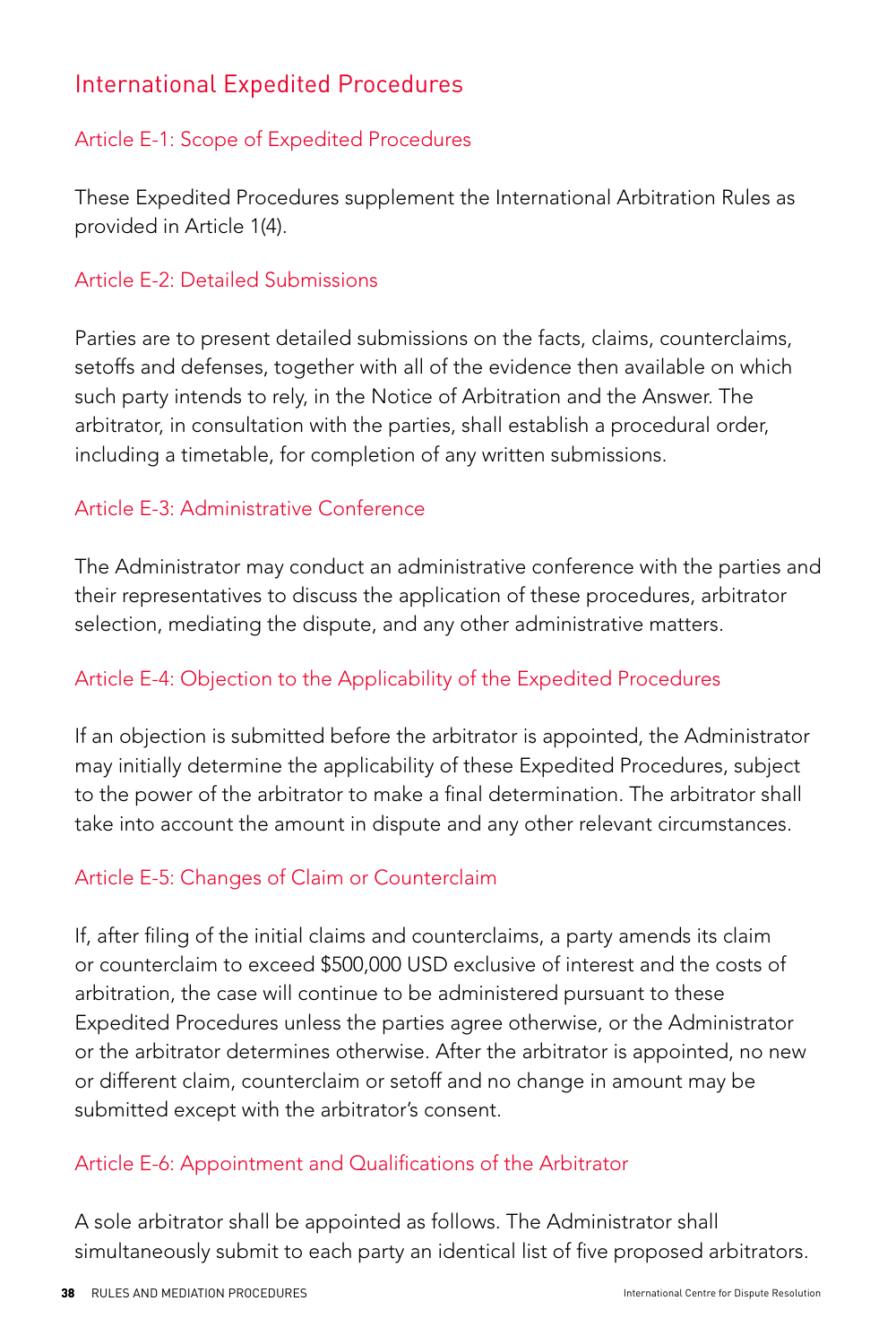<span id="page-38-0"></span>The parties may agree to an arbitrator from this list and shall so advise the Administrator. If the parties are unable to agree upon an arbitrator, each party may strike two names from the list, number the remaining names in order of preference, and return the list to the Administrator within 10 days from the transmittal date of the list to the parties. The parties are not required to exchange selection lists. If the parties fail to agree on any of the arbitrators or if acceptable arbitrators are unable or unavailable to act, or if for any other reason the appointment cannot be made from the submitted lists, the Administrator may make the appointment without the circulation of additional lists. The parties will be given notice by the Administrator of the appointment of the arbitrator, together with any disclosures.

# Article E-7: Procedural Hearing and Order

After the arbitrator's appointment, the arbitrator may schedule a procedural hearing with the parties, their representatives, and the Administrator to discuss the procedure and schedule for the case. Within 14 days of appointment, the arbitrator shall issue a procedural order.

## Article E-8: Proceedings by Written Submissions

In expedited proceedings based on written submissions, all submissions are due within 60 days of the date of the procedural order, unless the arbitrator determines otherwise. The arbitrator may require an oral hearing if deemed necessary.

# Article E-9: Proceedings with an Oral Hearing

In expedited proceedings in which an oral hearing is to be held, the arbitrator shall set the date, time, and location of the hearing. The oral hearing shall take place within 60 days of the date of the procedural order unless the arbitrator deems it necessary to extend that period. Hearings may take place in person or via video, audio, or other electronic means, at the discretion of the arbitrator. Generally, there will be no transcript or stenographic record. Any party desiring a stenographic record may arrange for one. The oral hearing shall not exceed one day unless the arbitrator determines otherwise. The Administrator will notify the parties in advance of the hearing date.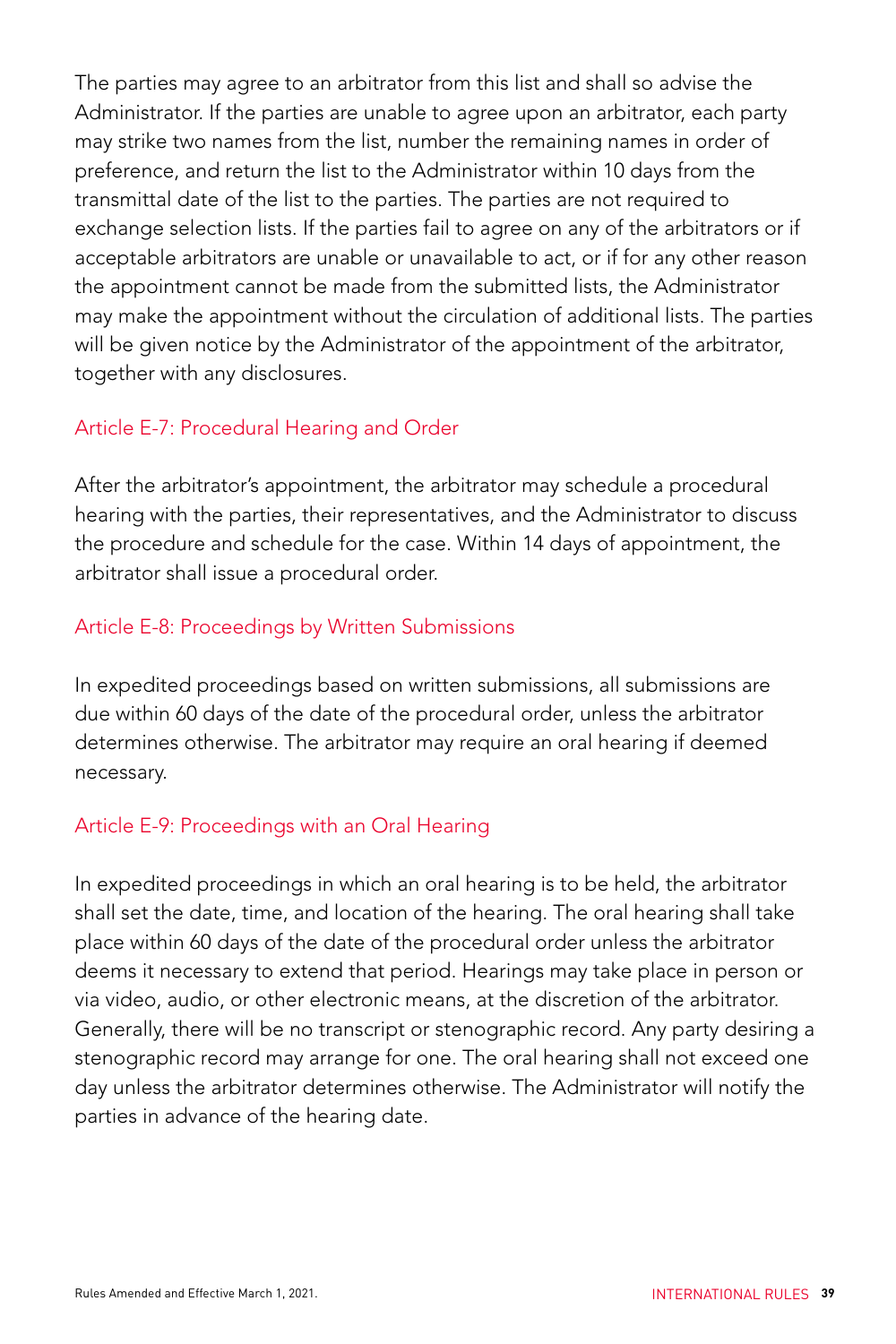#### <span id="page-39-0"></span>Article E-10: The Award

Awards shall be made in writing and shall be final and binding on the parties. Unless otherwise agreed by the parties, specified by law, or determined by the Administrator, the award shall be made not later than 30 days from the date of the closing of the hearing or from the time established for final written submissions.

# Administrative Fees

Administrative Fee Schedules

FOR THE CURRENT ADMINISTRATIVE FEE SCHEDULE, PLEASE VISIT *www.adr.org/internationalfeeschedule.*